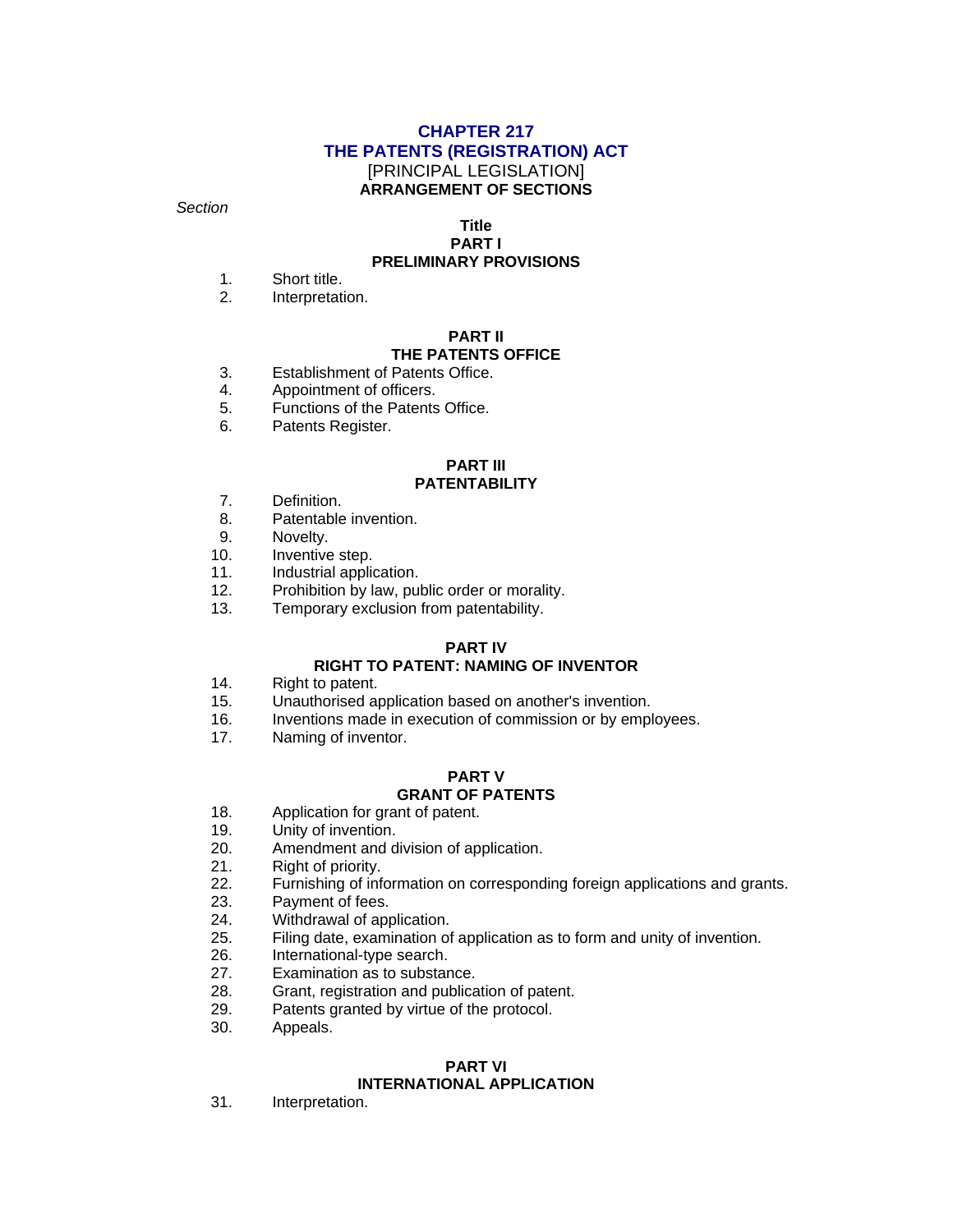- 32. Functions of the Patents Office.
- 33. Unsearched or unexamined international application and lack of novelty.
- 34. Provisional protection of published international application.

#### **PART VII**

#### **RIGHTS AND OBLIGATIONS OF THE APPLICANT OR THE OWNER OF THE PATENT**

- 35. Rights and obligations.
- 36. Rights of owner of patent.
- 37. Scope of protection.
- 38. Limitation of rights.

#### **PART VIII**

### **TERM OF PATENT AND ANNUAL FEES**

- 39. Term of patent and extension.
- 40. Annual fees.

#### **PART IX**

#### **CHANGE IN THE OWNERSHIP AND JOINT OWNERSHIP OF APPLICATIONS AND PATENTS**

- 41. Change in ownership of applications and patents.
- 42. Joint ownership of applications and patents.

## **PART X**

## **CONTRACTUAL LICENCES**

- 43. Interpretation.
- 44. Rights of licensee.
- 45. Right of licensor to grant further licences and to use the invention.
- 46. Effects of non-grant or invalidation of patent.
- 47. Form of licence contracts.
- 48. Petition for registration.
- 49. Prohibited terms in licence contracts.
- 50. Registration of contract, certificate.
- 51. Confidentiality.
- 52. Remedies.

#### **PART XI COMPULSORY LICENCES**

- 53. Compulsory licences for non-working and similar reasons.
- 54. Compulsory licences for interdependence of patents.
- 55. Compulsory licences for products and processes of vital importance.
- 56. Preconditions to grant of compulsory licences.
- 57. Grant and terms of compulsory licences.
- 58. Transfer of compulsory licences.
- 59. Cancellation of compulsory licences and variation of terms.
- 60. Registration of grants, cancellation or variation.

#### **PART XII LICENCES OF RIGHT**

61. Licences of right.

#### **PART XIII**

#### **EXPLOITATION OF PATENTED INVENTION BY OR THROUGH GOVERNMENT**

62. Exploitation of patented invention by or through Government.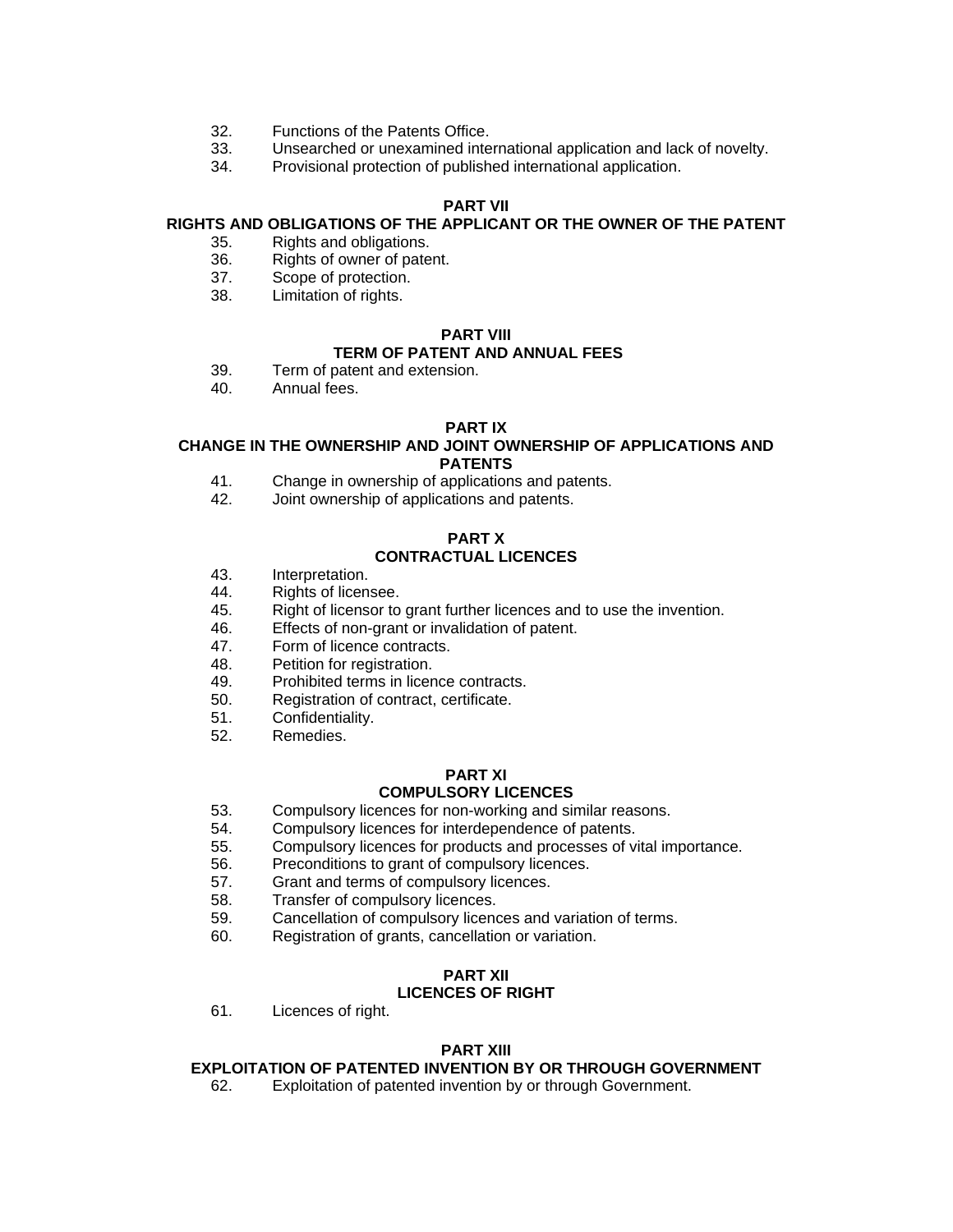#### **PART XIV SURRENDER, INVALIDATION AND REVOCATION**

- 63. Surrender of patents.
- 64. Invalidation of patent.
- 65. Effects of invalidation.

#### **PART XV INFRINGEMENT**

- 66. Acts constituting infringement.
- 67. Relief.
- 68. Declaration of non-infringement.
- 69. Threat of infringement proceedings.
- 70. Criminal proceedings.
- 71. Presumption of use of patented process.
- 72. Legal proceedings by licensee.

#### **PART XVI**

#### **UTILITY CERTIFICATES**

- 73. Applicability of provisions relating to patents.
- 74. Special provisions relating to utility certificates.
- 75. Conversion of patent applications or applications for utility certificates.

#### **PART XVII**

#### **UNITED KINGDOM DESIGNS (PROTECTION)**

- 76. Rights in Tanzania of proprietor of design registered in United Kingdom.
- 77. Innocent infringer not liable for damages.
- 78. Grounds upon which Court may declare that rights have not been acquired in Tanzania.

#### **PART XVIII**

#### **MISCELLANEOUS PROVISIONS**

- 79. Regulations.
- 80. [Repeal of R.L. Cap. 217.]
- 81. Saving and transitional provisions.

#### **CHAPTER 217 THE PATENTS (REGISTRATION) ACT**

**An Act to provide for the Patents Registration Act so as to make better provisions for the promotion of inventivity and innovation for the facilitation of the acquisition of technology on fair terms through the grant and regulation of patents, utility certificates and innovation certificates.** 

[1st September, 1994] <sup>[i](#page-26-0)</sup>1 [G.N. No. 457 of 1994]

Acts Nos. 1 of 1987 13 of 1991 14 of 1999 Ord. No. 25 of 1936 [R.L. Cap. 219] G.N. No. 262 of 1995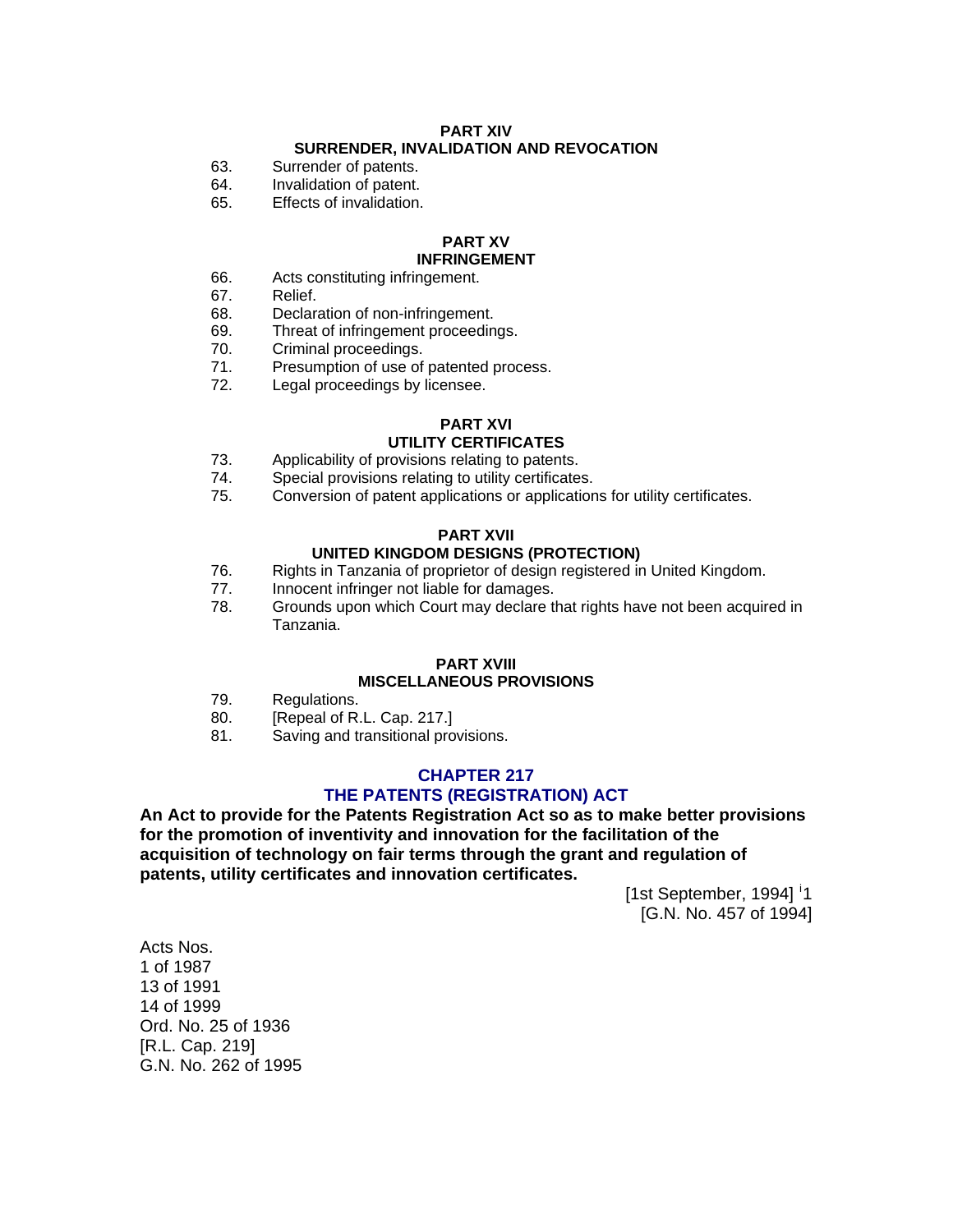## **PART I PRELIMINARY PROVISIONS (ss 1-2)**

## **1. Short title**

This Act may be cited as the Patents (Registration) Act.

**2.** Interpretation In this Act, unless the context otherwise requires–

**"application"** means an application for the grant of a patent under this Act and, subject to section 32(3), includes an international application referred to in section 31(1); and the word **"applicant"** shall be construed accordingly;

**"ARIPO"** office means the secretariat of the African Regional Designs within the framework of the African Regional Industrial Property Organisation (ARIPO) as amended on 10th December, 1982;

**"Convention"** means the Paris Convention for the Protection of Industrial Property of 20th March 1883, and any revisions thereof to which Tanzania is or may become a party;

**"court"** means the High Court of Tanzania;

**"International Bureau"** means the International Bureau of the World Intellectual Property Organisation established by the Convention signed at Stockholm on 14th July, 1967;

**"licensee"** except in Part X of this Act, means a licensee under a contract registered or deemed to have been registered under section 50;

**"Minister"** means the minister responsible for matters relating to patents;

**"Patent Co-operation Treaty"** means the treaty of that name signed at Washington on 19th June, 1970;

**"register"** means the register referred to in section 6;

**"Registrar"** means the Registrar of Patents appointed under section 4;

**"Regulations"** means the Regulations referred to in section 78;

and the verb **"to work"** shall be construed in accordance with section 39(3).

#### **PART II**

## **THE PATENTS OFFICE (ss 3-6)**

## **3. Establishment of Patents Office**

There is hereby established a Government Office to be known as the Patents Office.

## **4. Appointment of officers**

(1) The President may by notice in the *Gazette* appoint a Registrar of Patents who shall perform the duties and exercise the powers assigned to the Registrar under this Act and be responsible for its administration.

(2) The Minister may appoint one or more Deputy Registrar of Patents who shall, subject to the direction of the Registrar have powers and privileges conferred by this Act on the Registrar.

(3) The Minister may appoint such examiners and other officers as may be necessary for carrying out the functions provided under this Act.

## **5. Functions of the Patents Office**

The Functions of the Patents Office shall be–

- (a) to grant patents under this Act;
- (b) to promote inventiveness among nationals of the United Republic;
- (c) to establish and operate a patent documentation centre for the purpose of dissemination of information on patents;
- (d) to collaborate with other bodies whether local or international whose functions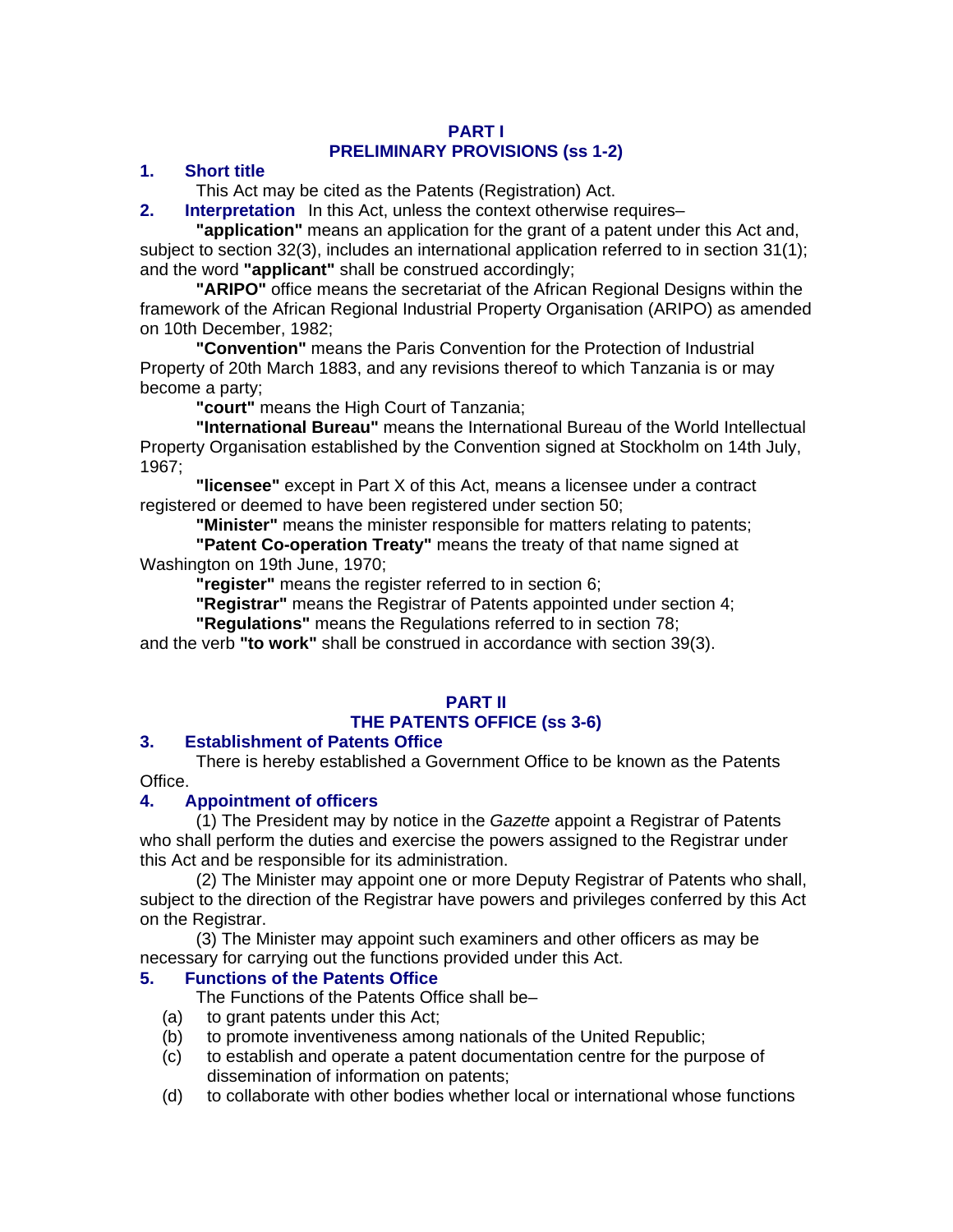relate to patents matters;

- (e) to provide information on patented technology so as to facilitate transfer and acquisition of technology by the United Republic;
- (f) to perform such other functions as are necessary for the furtherance of the objects of this Act.

## **6. Patents Register**

(1) The Registrar shall maintain a register in which he shall record all matters required to be registered under this Act.

(2) Any person may on request consult the Patents Register and may take extracts from it on payment of a prescribed fee.

(3) The details concerning the register shall be prescribed by regulations.

## **PART III PATENTABILITY (ss 7-13)**

## **7. Definition**

(1) For the purposes of this Act, "invention" means a solution to a specific problem in the field of technology and may relate to a product or process.

(2) The following shall not be regarded as inventions within the meaning of subsection (1)–

- (a) discoveries, and scientific and mathematical theories;
- (b) plant or animal varieties or essentially biological processes for the production of plants or animals, other than microbiological and the products of such processes;
- (c) schemes, rules or methods for doing business, performing purely mental acts or playing games;
- (d) methods for the treatment of the human or animal body by surgery or therapy, as well as diagnostic methods; but shall not apply to products for use in any of those methods;
- (e) more presentation of information.

## **8. Patentable inventions**

An invention is patentable if it is new, involves an inventive step and is industrially applicable.

**9.** Novelty (1) An invention is new if it is not anticipated by prior art.

(2) Everything made available to the public anywhere in the world by means of written disclosure (including drawings and other illustrations) or by oral disclosure, use, exhibition or other non-written means shall be considered prior art provided that such making available occurred before the date of the filing of the application, of priority is claimed, before the priority date, validly claimed in respect thereof.

(3) For the sole purpose of the evaluation of novelty, an application for the grant of a patent or a utility certificate in the United Republic shall be considered to have been comprised in the prior art as from the filing date of such application or, if priority is claimed, as from the date of its validly claimed priority, to the extent to which its contents are available, or is later made available, to the public in accordance with this Act or in accordance with the Patent Co-operation Treaty.

(4) A disclosure of the invention shall not be taken into consideration if it occurs not earlier than six months before the filing date or, where applicable the priority date of the application and if it was by reason or in consequence of–

- (a) the fact that the applicant or his predecessor in title displayed; or
- (b) an evidence of abuse in relation to the applicant or his predecessor in title.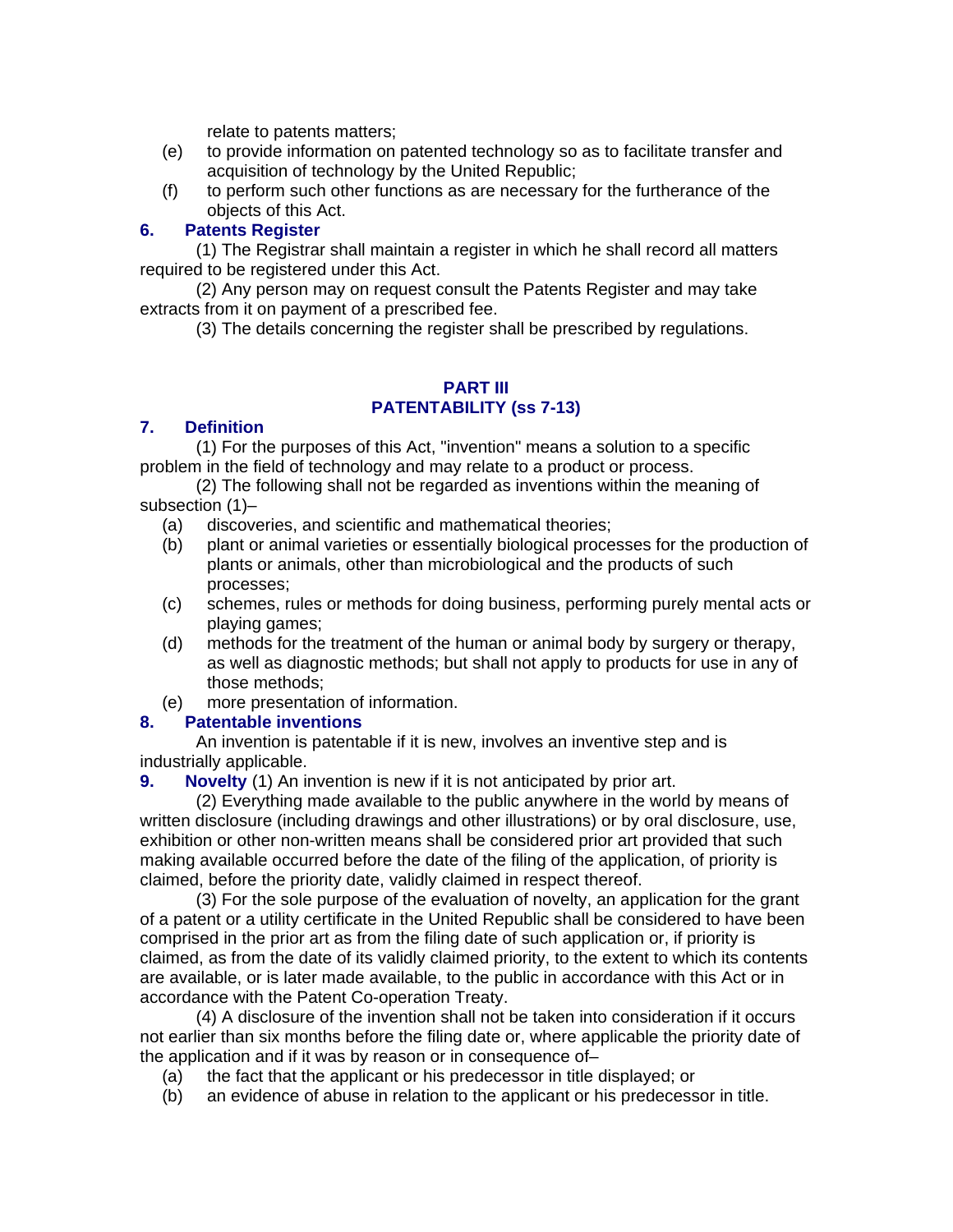#### **10. Inventive step**

An invention shall be considered as involving an inventive step if, having regard to the prior art, within the meaning of section 9(2)(a), it would not have been obvious to a person skilled in the art on the date of the filing of the application or, if priority is claimed, on the priority date validly claimed in respect thereof.

#### **11. Industrial application**

An invention shall be taken to be capable of industrial application if according to its nature, it can be made or used, in the technological sense in any kind of industry, including agriculture, fishery and services.

**12. Prohibition by law, public order or morality** A patent may be obtained even in respect of an invention the exploitation of which is prohibited by law, except where public order or morality prohibits the exploitation of the invention.

#### **13. Temporary exclusion from patentability**

Inventions which concern certain kinds of products, or processes for the manufacture of such products, may, by statutory instrument be extended for further periods, each such period not exceeding ten years.

## **PART IV**

## **RIGHT TO PATENT: NAMING OF INVENTOR (ss 14-17)**

#### **14. Right to patent**(1) The right to a patent shall belong to the inventor.

(2) If two or more persons have jointly made an invention, the right to the patent shall belong to them jointly.

(3) If and to the extent to which two or more persons have made the same invention independently of each other, the person whose application has the earliest filing date or, if priority is claimed, the earliest validly claimed priority date, and leads to the grant of a patent, shall have the right to the patent.

(4) The right to a patent may be assigned, or transferred by succession.

(5) Section 48 to 52 shall apply *mutatis mutandis* to contracts assigning the right to a patent.

#### **15. Unauthorised application based on another's invention**

Where the person who is applying for the grant of a patent has obtained the essential elements of the invention, which is the subject of his application from the invention of another person, the person shall, unless authorised by that other person, assign to that other person the application or, where the patent has already been granted, the patent.

#### **16. Inventions made in execution of commission or by employees**

(1) Notwithstanding the provisions of section 14 in the absence of contractual provisions to the contrary, the right to a patent for an invention made in execution of a commission or of an employment contract shall belong to the person having commissioned the work or to the employer.

(2) The provision of subsection (1) shall apply when an employment contract does not require the employee to exercise any inventive activity, but where the employee has made the invention by using data or means available to him through his employment.

(3) Where the provisions of subsection (2) are applicable, the employee shall have a right to equitable remuneration taking into account the importance of the invention and any benefit derived from the invention by the employer.

(4) Any remuneration granted under subsection (3) shall in the absence of any agreement be fixed by the court. In the circumstances provided for in subsection (1) the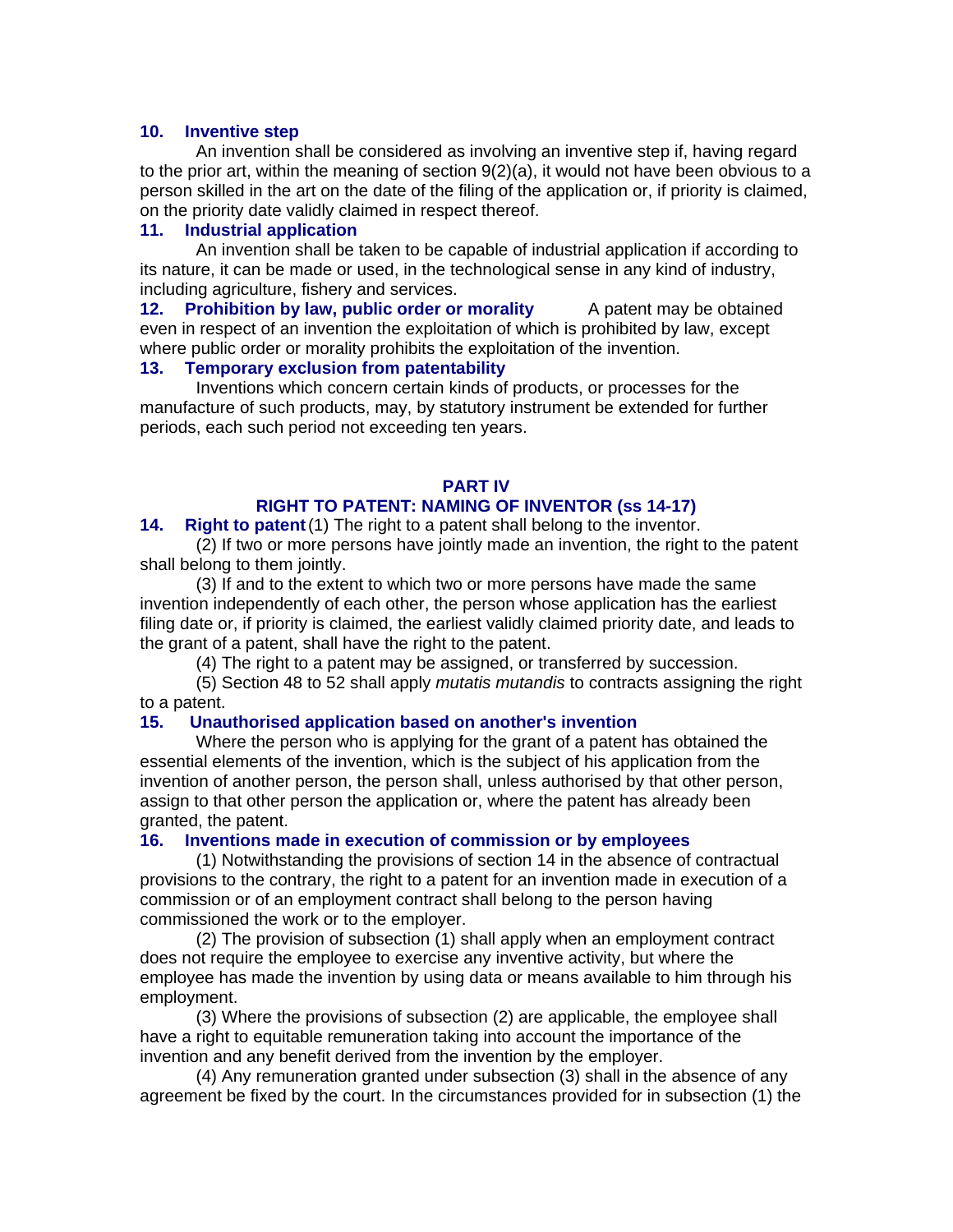inventor shall have a similar right if the invention is of very exceptional importance.

(5) The advantages conferred on the inventor by the provision of subsection (3), cannot be diminished by contract.

## **17. Naming of inventor**

(1) The inventor shall be named as such in the patent unless in a special written declaration addressed to the Registrar he indicates that he wishes not be named.

(2) No promise or undertaking by an inventor made to any person to the effect that he will make such a declaration shall have legal effect.

## **PART V GRANT OF PATENTS (ss 18-30)**

**18. Application for grant of patent** (1) Every application for the grant of a patent shall be made to the Registrar and shall contain–

- (a) a request;
- (b) a description;
- (c) one or more claims;
- (d) one or more drawings (where necessary); and
- (e) an abstract.

(2) Where the person applying does not ordinarily reside in the United Republic or the principal place of his business is outside the United Republic he shall be represented by an agent.

(3) The request referred to under subsection (1) shall state the name of and other prescribed data concerning the applicant, the inventor and the agent if any, and the title of the invention.

(4) Where the person making an application is not the inventor, the request shall be accompanied by a sworn declaration to the effect that the person making the application has a right to the patent.

(5) The appointment of an agent shall be indicated by designation of the agent in the request or by the furnishing of a power of attorney signed by the person making the application.

(6) The description shall disclose the invention in a manner which is sufficiently clear and complete for the invention to be evaluated and to be carried out, by a person skilled in the art, and shall, in particular, indicate the best mode known to the person making the application for carrying out the invention, and shall include any drawing which is essential for the understanding of the invention.

(7) The claim shall define the matter for which protection is sought; shall be clear and concise and shall be fully supported by the description.

(8) The abstract shall serve as a technical information; but shall not be taken into account for the purpose of interpreting the scope of the protection sought.

(9) The details of the requirements with which the application must comply shall be prescribed by regulations make under this Act.

**19. Unity of invention** (1) The application for the grant of a patent shall relate to one invention only or to a group of inventions so linked as to form a single general inventive concept.

(2) Regulations shall contain rules concerning compliance with requirements of unity under subsection (1).

## **20. Amendment and division of application**

(1) The person making an application, provided that the amendment shall not go beyond disclosure in the initial application.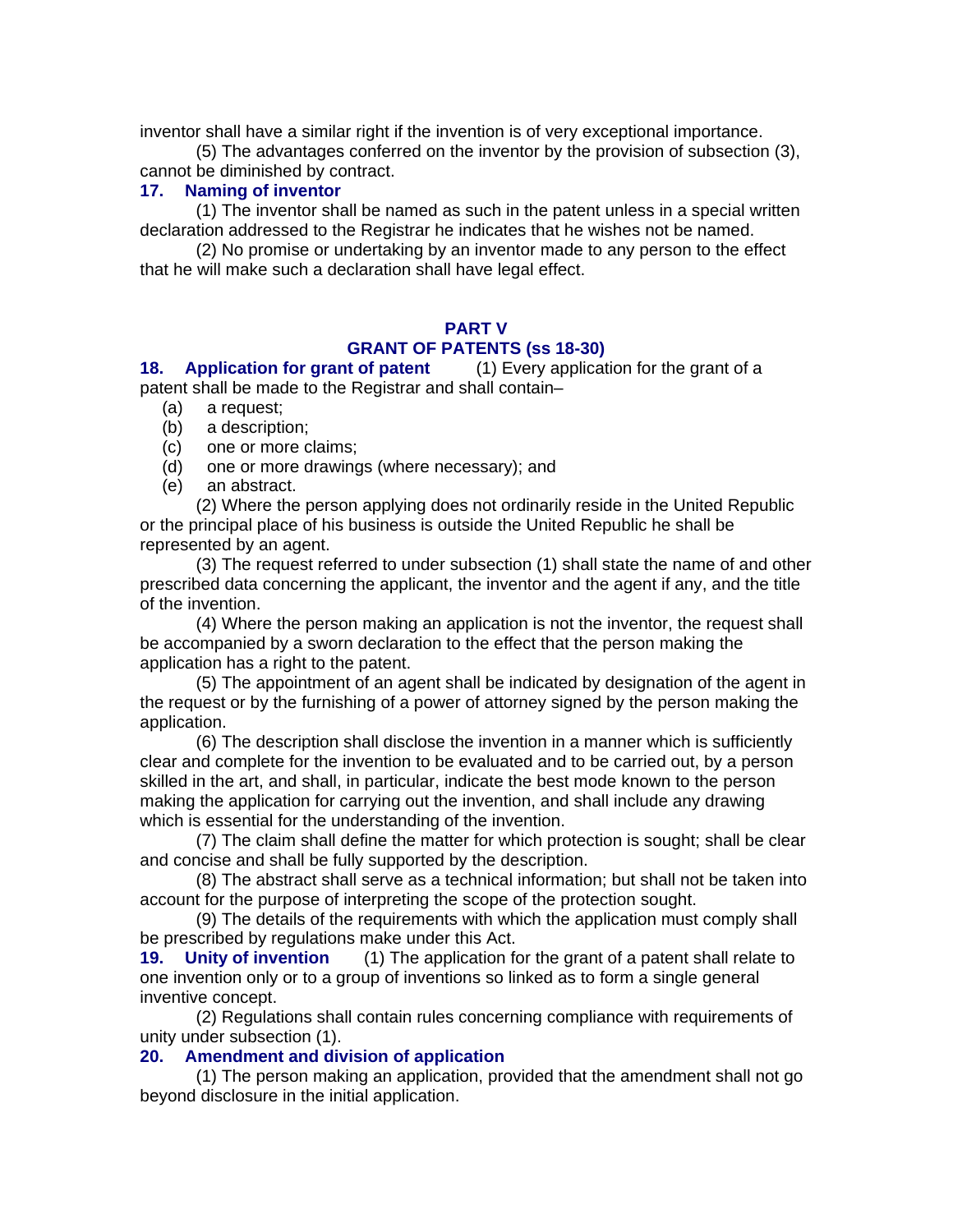(2) The person making the application may divide the application into one or more applications provided that each divisional application shall not go beyond the disclosure in the initial application.

#### **21. Right of priority**

(1) The application may contain a declaration claiming the priority, as provided for in the Paris Convention, of one or more earlier national, regional or international applications filed by the person making the application or his predecessor in title in or for any State party to the Paris Convention.

(2) The Registrar may, at any time after the expiration of three months from the filing of the application containing the declaration, require that the person making the application furnish a copy of the earlier application, certified as correct by the Office with which it was filed or, where the earlier application is an international application, filed under the Patent Co-operation Treaty, by the International Bureau.

(3) The declaration made under subsection (1) shall have effect as provided in the Paris convention.

(4) The details of the requirements under subsection (1) to (3) shall be prescribed by the regulations.

(5) If the requirements under this section and the rules pertaining thereto have not been complied with, the declaration referred to in subsection (1) shall be disregarded.

#### **22. Furnishing of information on corresponding foreign applications and grants**

(1) At the request of the Registrar, made within one year of the date of filing of the application, the person who is making an application shall furnish him with the date and number of any application for a patent or another title of protection filed by him with a national industrial property office relating to the same invention as that claimed in the application filed with the Registrar.

(2) The person making an application for registration of a patent shall, at the request of the Registrar, furnish the following documents relating to one of the foreign application referred to in subsection (1)–

- (a) copies of any communication received by that person concerning the results of any search or examination carried out in respect of the foreign application;
- (b) a copy of the patent or other title of protection granted on the foreign application;
- (c) a copy of any final decision rejecting the foreign application or refusing the grant requested in the foreign application.

(3) The person making an application for registration of a patent shall, at the request of the Registrar furnish him with a copy of any decision invalidating the patent or other title of protection granted to him on the basis of the foreign application referred to in subsection (1).

(4) The person making the application shall, at the request of the Registrar, furnish him with copies of any communication received by the applicant concerning the results of any search or examination carried out in respect of any foreign application other than the one referred to in subsection (2).

(5) The documents furnished under this section shall merely serve the purpose of facilitating the evaluation of novelty and inventive step with respect to the invention claimed in the application filed with the Registrar or in the patent granted on the basis of that application.

(6) The person making an application for registration of a patent shall have the right to submit comments on the documents furnished under this section.

**23. Payment of fees** A fee for registration of a patent shall be prescribed by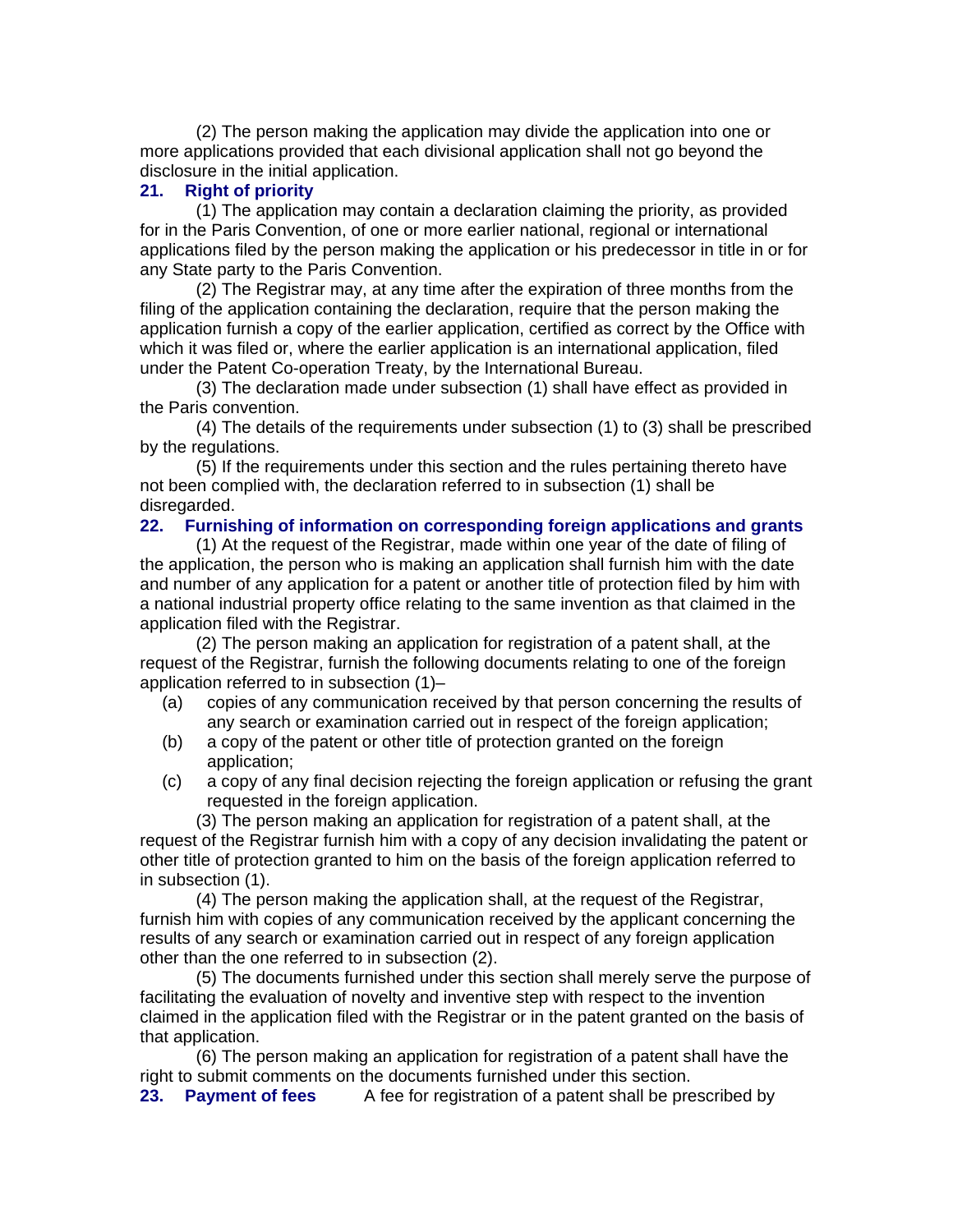regulations made under this Act.

#### **24. Withdrawal of application**

At any time before the grant of a patent or the notification of rejection of the application or of refusal to grant a patent, the person who has made an application for registration of a patent may withdraw the application.

## **25. Filing date; examination of application as to form and unity of invention**

(1) The Registrar shall record as a filing date the date of receipt of the application, provided that, at the time of receipt, the documents filed shall contain–

- (a) the name of the applicant;
- (b) a part which on the face of it appears to be a description;
- (c) a part which on the face of it appears to be a claim.

(2) If the Registrar finds that the application did not, at the time of receipt, fulfil the requirements referred to in subsection (1), he shall require the person making the application to file the required correction.

(3) If the person making the application complies with the invitation referred to in subsection (2), the Registrar shall record as filing date, the date of receipt of the required correction, otherwise he shall treat the application as if it has not been filed.

(4) Where the application refers to drawings which in fact are not included in the application, the Registrar shall require the applicant to furnish him with the missing drawings and if he complies with the said requirement, the Registrar shall record as a filing date the date of receipt:

Provided that the drawings were received within thirty days from the date of receipt of the application.

(5) Where no requirement under subsection (2) or (4) was sent to the person making an application and that person nevertheless files a correction, pertaining to any of the requirements under subsection (1), to his application, the Registrar shall record as filing date the date of receipt of the correction provided that the correction was received within thirty days from the date of receipt of the application.

(6) Where the request is accompanied by the statement on the right to the patent referred to in section 18(4), the Registrar shall send a copy of the statement to the inventor who shall have the right to inspect the application and to receive, at his own expense, a copy of the application.

(7) The Registrar shall cause an examination to be carried out as to whether there are any of the following defects with respect to the application–

- (a) the request does not comply with the requirements of section  $18(3)$ ,  $(4)$  or  $(5)$ and the rules pertaining thereto;
- (b) the description, the claims and, where applicable, the drawings do not comply with the physical requirements prescribed by the regulations;
- (c) the application does not contain an abstract;
- (d) the applicant has not complied with a request made by the Registrar under section 22;
- (e) the fees referred to in section 23 are not paid as provided in the regulations.

(8) If the Registrar finds any of the defects referred to under subsection (1) he shall require the person making the application to remedy such defects provided that any corrections made to the application shall not be such that they would require a change of the filing date and if the applicant does not comply with the said invitation, the Registrar shall reject the application.

(9) Unless the application is to be the subject of an international-type search under section 26, the Registrar shall cause an examination to be carried out as to whether the application appears to comply with the requirement of unity of invention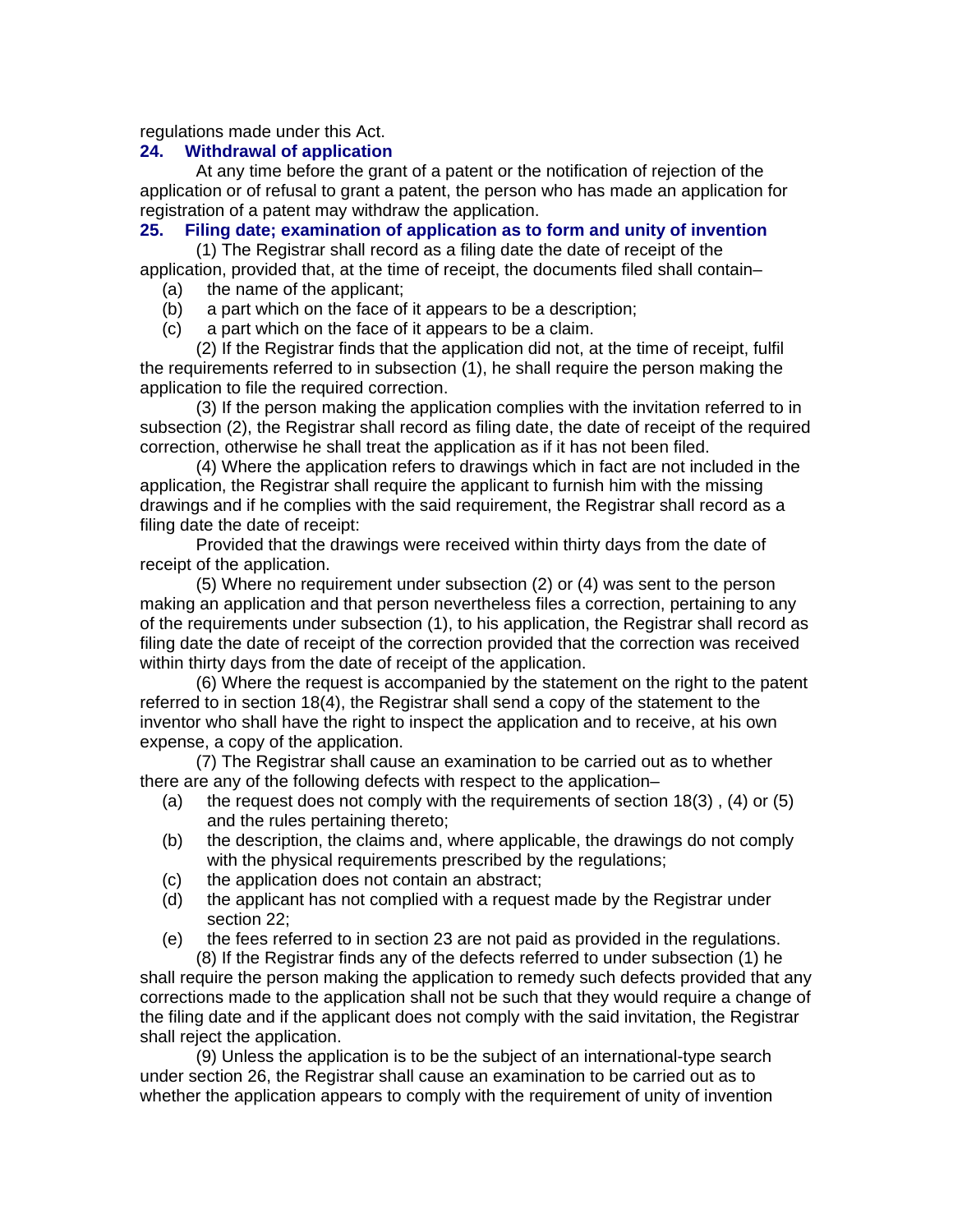prescribed by section 19 and the rules pertaining thereto.

(10) If the Registrar is of the opinion that the requirement of unity of invention may not have been complied with, he shall invite the applicant to restrict or divide the application.

(11) If the person making the application does not comply with the requirement made under paragraph (b), the application shall be rejected by the Registrar.

(12) The details of the requirements and the procedure under this section shall be prescribed by the regulations.

**26. International-type search** (1) The Registrar may direct that any application found in order as to form be the subject of an international search in accordance with the provisions of the Patent Co-operation Treaty.

(2) When a direction under subsection (1) is made, the Registrar shall invite the person making the application to pay the fees as prescribed in the regulations.

(3) If the applicant does not comply with the said requirement, the application shall be rejected by the Registrar.

(4) Upon receipt of the report on the international search, the Registrar may request the person making the application to furnish him with a copy of such document cited in the said report and if without lawful reason, any copy is not furnished within the prescribed time limit, the application shall be rejected.

(5) If it is apparent from the report on the international-type search or from the refusal to establish such a report, that the subject of the application or of any claim is not an invention within the meaning of section 7, the Registrar shall reject the defective application or consider the defective claim to be withdrawn, as the case may be, unless the applicant satisfies him that the subject of the said application or claim constitutes an invention.

(6) If it is apparent from the report on the international search or from the refusal to establish such a report that–

- (a) the description, the claims or, where applicable, the drawings do not comply in whole or in part, with the requirements prescribed by this Act and the regulations to such an extent that no meaningful search could be carried out;
- (b) the application does not comply, in whole or in part, with the requirement of unity of invention prescribed by section 19 and the rules pertaining thereto; or
- (c) the invention claimed in the application obviously does not fulfil the requirement of novelty, prescribed by sections 8 and 9,

the Registrar shall reject the application unless the applicant either satisfies him that the said requirements have been fulfilled or amends or divides the application so as to comply with the said requirements.

(7) The details of the requirements and the procedure under this section shall be prescribed by the regulations.

**27. Examination as to substance** (1) The Minister may by regulations direct that applications for patents relating to a specified technical field shall be the subject of an examination as to substance.

(2) If, in the opinion of the Registrar the subject matter of an invention for which a patent is sought falls within a technical field covered by the terms of a direction made under subsection (1), he shall cause an examination to be carried out as to whether the following conditions are fulfilled–

- (a) the claimed invention is patentable within the meaning of sections 8, 9, 10 and 11;
- (b) the claimed invention is not excluded from protection under sections 12 or 13;
- (c) the description and the claims comply with the requirements prescribed by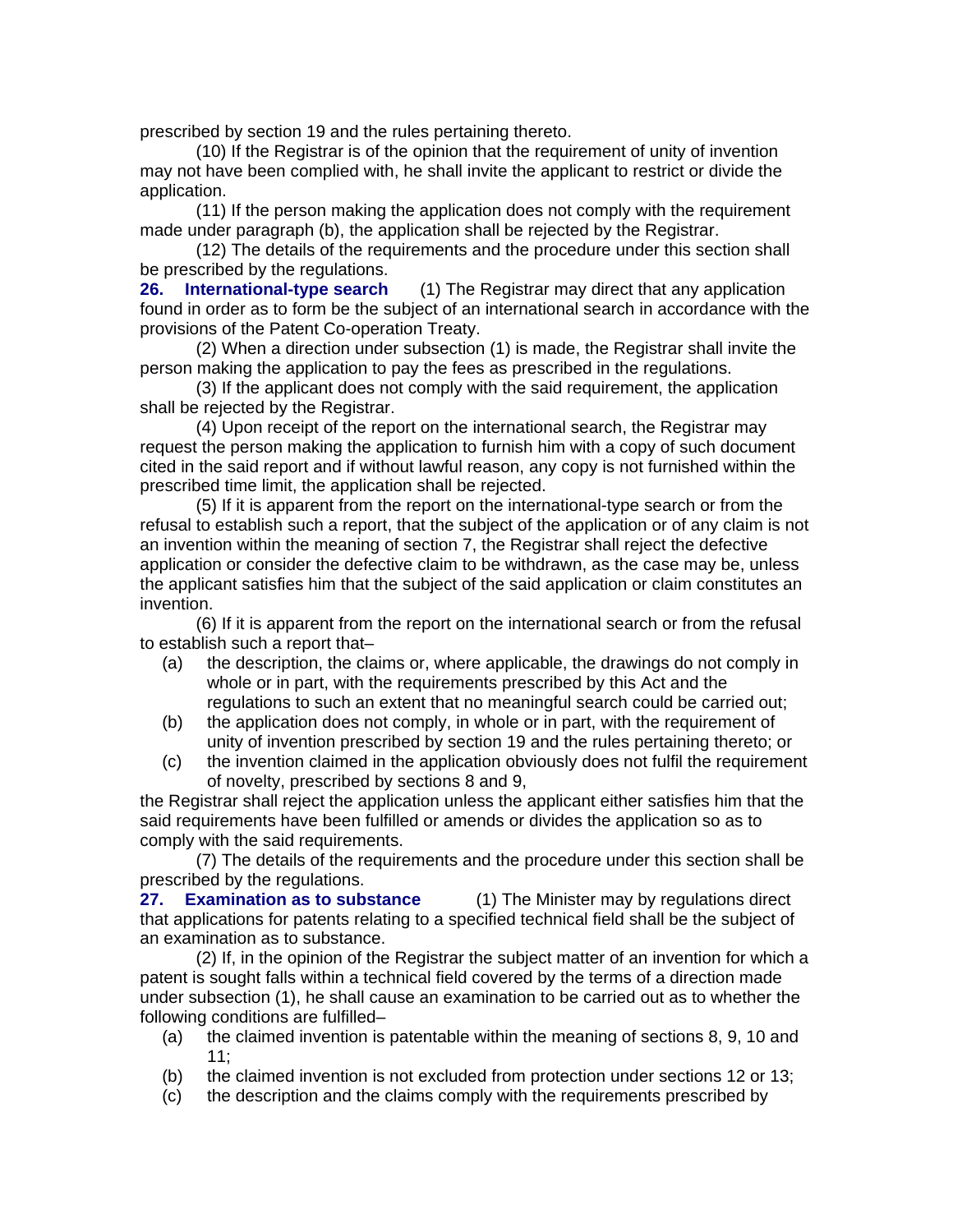section 18 and the rules pertaining thereto.

(3) For the purposes of the examination under subsection (2), the Registrar may transmit the application together with all relevant documents to the authority designated in the regulations for a preliminary examination as to the patentability of the claimed invention.

(4) The authority referred to in subsection (3) shall establish a report on the conclusions of its examination and shall transmit it to the Registrar and to the applicant.

(5) Where, taking due account of the conclusions of any report referred to in subsection (4), the Registrar is of the opinion that any of the conditions referred to in subsection (2) are not fulfilled, he shall notify the applicant accordingly and invite him to submit his observations and where applicable, to amend his application.

(6) Where, despite any observation or amendment submitted by the person making the application, the Registrar finds that any of the conditions referred to in subsection (2) are not fulfilled, the Registrar shall refuse the grant of a patent and notify the applicant accordingly.

(7) The details of the requirements and the procedure under this section shall be prescribed by the regulations.

#### **28. Grant, registration and publication of patent**

(1) Unless the application has been rejected under section 25 or 26 or a patent has been refused under section 24 a patent shall be granted and issued to the person making the application in the form specified in these regulations.

(2) Any patent granted shall be registered in the register.

(3) Any patent granted shall be published as soon as possible by the Registrar as provided in the regulations.

**29. Patents granted by virtue of the protocol** A patent granted by virtue of the Protocol in respect of which the united Republic of Tanzania is a designated state, shall have the same effect in the United Republic of Tanzania as a Patent granted under, this Act, unless the Registrar has communicated to the ARIPO office in respect of the application therefor, a decision in accordance with the provisions of the Protocol, that if the patent is granted by the ARIPO office, that patent shall have no effect in the United Republic of Tanzania.

[s. 28A]

#### **30. Appeals**

The applicant may appeal to the court against any decision by which the Registrar accords a filing date, rejects the application, treats the application as if it had not been filed, considers any of the claims to be withdrawn or refuses to grant a patent.

[s. 29]

#### **PART VI INTERNATIONAL APPLICATION (ss 31-34)**

**31. Interpretation** (1) "International application" means an international application filed in accordance with the Patent Co-operation Treaty and the regulations established thereunder.

(2) "Receiving Office", "designated office", "elected office", "international publication", "international search report", "international preliminary examination report" and the verb, "to designate" have the meanings given to them in the Patent Co-operation Treaty.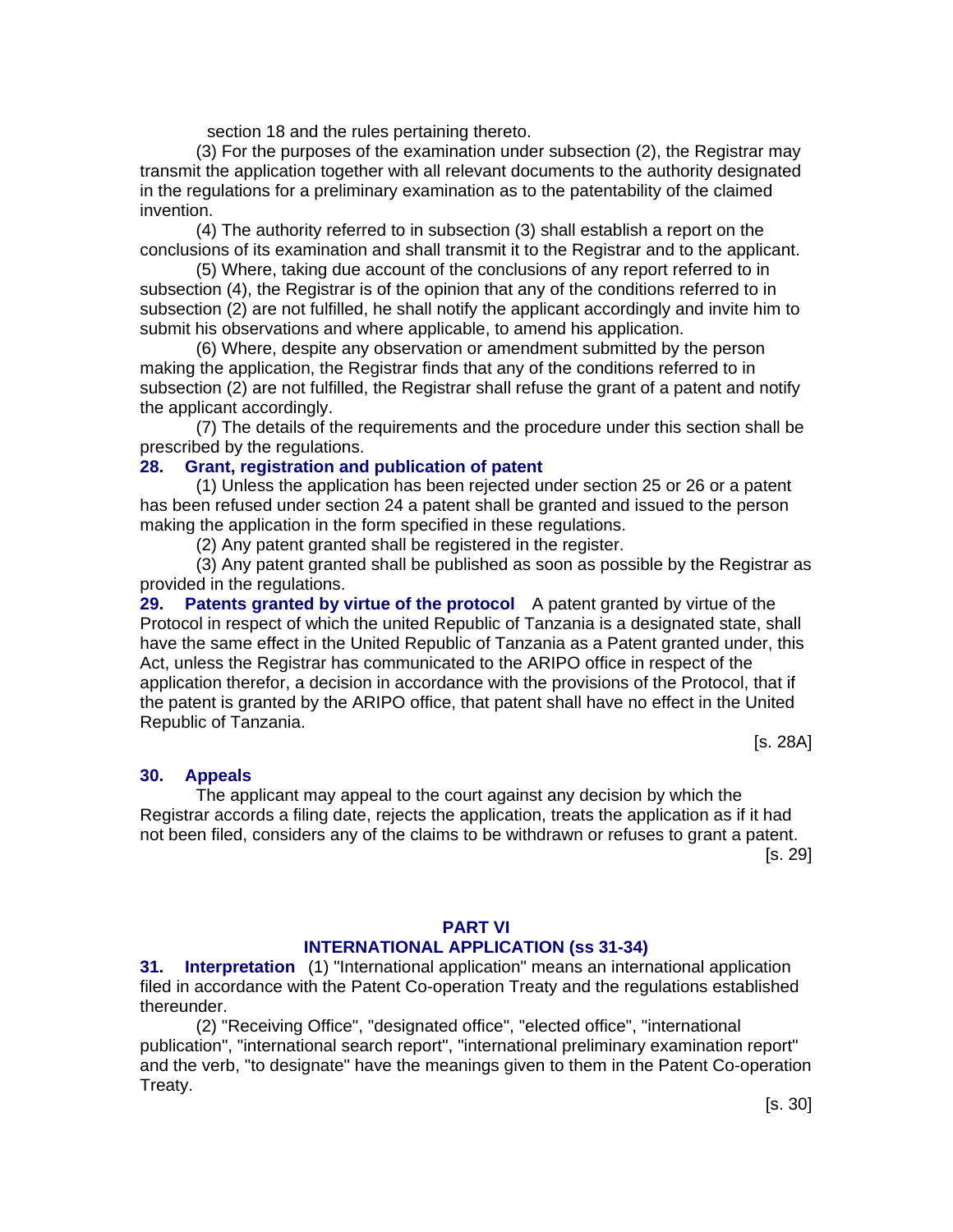#### **32. Functions of Patents Office**

(1) The Patents Office shall act as a receiving office where an international application is filed with it and the applicant is a national or a resident of the country.

(2) The Patents Office shall act as a designated office or an elected office in the case of any international application in which the country is designated or elected.

(3) The functions of the Patents Office under this Part shall be performed in accordance with the provisions of the Patent Co-operation Treaty, and with the provisions of this Act and the regulations pertaining thereto and in case of conflict, the provisions of the Patent Co-operation Treaty, the regulations thereunder and the Administrative Instructions shall apply.

(4) Further details of the functions to be performed by the Patents Office under this section may be prescribed by the regulations.

[s. 31]

#### **33. Unsearched or unexamined international application and lack of novelty**

(1) Where, in accordance with article 17(2) of the Patent Co-operation Treaty, an international search report is not established or relates to only one or some of the claims of the international application, the Registrar shall reject the international application or consider withdrawn any claim not covered by the said report, except to the extent that the applicant satisfies him that the refusal to establish the said report in whole or in part was not justified.

(2) Where, in accordance with article 17(3) of the Patent Co-operation Treaty, the international search report relates to only one or some of the claims due to the applicant's refusal to pay additional fees, these parts of the international application which consequently have not been searched shall be considered withdrawn unless the applicant pays the special fee fixed in the regulations or satisfies the Registrar that the invitation to pay the said additional fees was not justified.

(3) Where an international preliminary examination report with respect to an international application has been communicated to the Registrar, subsections (3) and (4) shall apply.

(4) Where, in the case of lack of compliance with the requirements of unity of invention, the international preliminary examination report indicates that the international preliminary examination under article 34(3)(a) of the Patent Co-operation Treaty, was carried out on restricted claims; or under article 34(3)(c) of the Patent Co-operation Treaty, was carried out on the main invention only, those parts of the international application indicated as not having been the subject of international preliminary examination shall be considered withdrawn unless the applicant pays the special fee fixed in the regulations; or in the case of article 34 (3)(c) of the Patent Co-operation Treaty, satisfies the Registrar that the invitation of the International Preliminary Examining Authority was not justified.

(5) Where, in the case of defects under article 34(4) of the Patent Co-operation Treaty, the International preliminary examination report states, with respect to the entire international application or one or some of its claims only, the opinion that the said defects exist, the international application or the claim or claims, as the case may be, for which no statement under article 35(2), second sentence, of the Patent Co-operation Treaty is made in the said report, shall be considered withdrawn unless the person making the application satisfies the Registrar that the said defects do not exist.

(6) If it is apparent from an international search report or an international preliminary examination report that an invention claimed in an international application obviously does not fulfil the requirement of novelty prescribed by sections 4 and 5, the Registrar shall not grant a patent upon the said application unless the person making the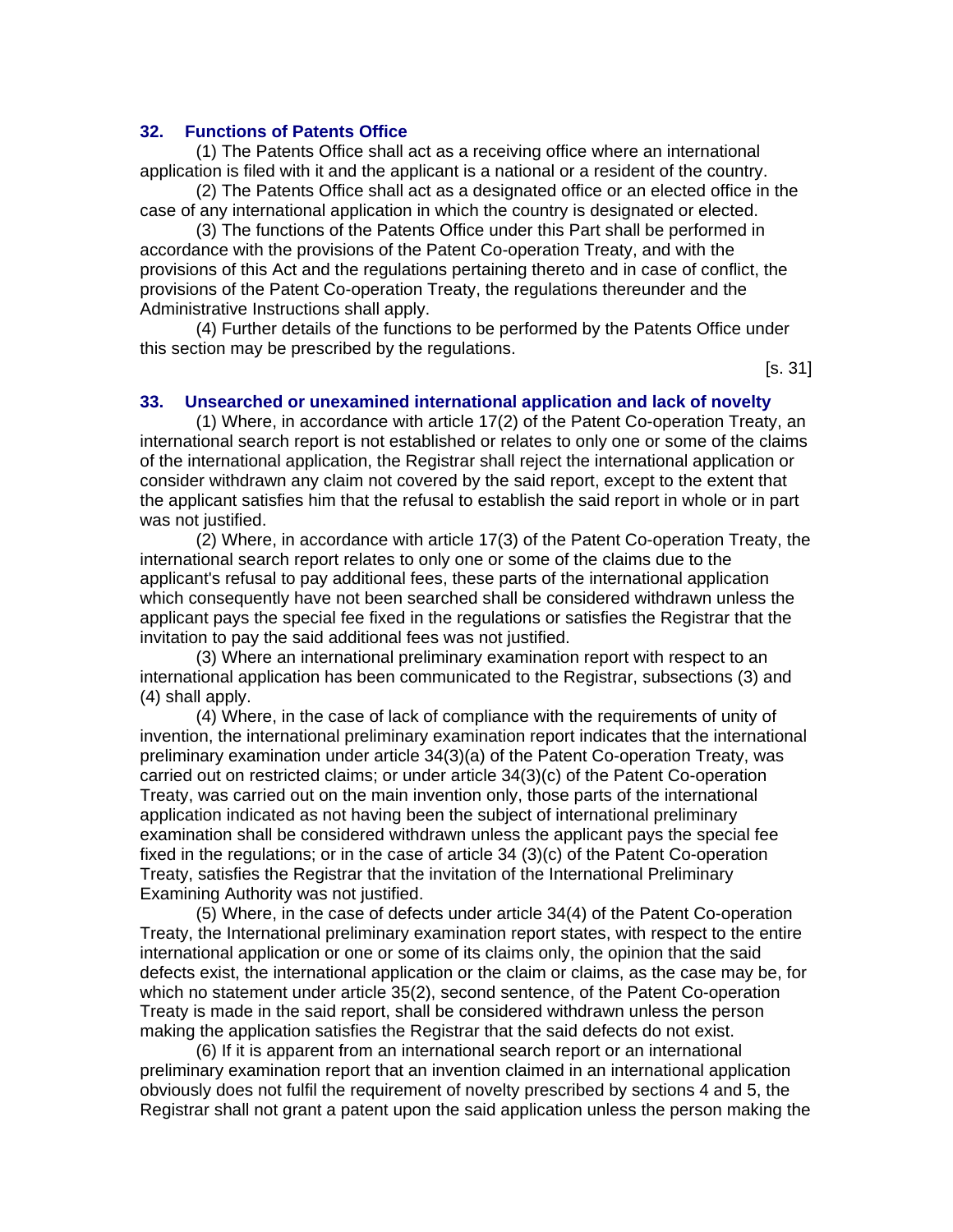application either satisfies the Registrar that the said requirement has been fulfilled, or amends the claim in a way that fulfils the said requirement.

[s. 32]

## **34. Provisional protection of published international application**

(1) The relief referred to in section 67 may be sought in respect of acts committed before the grant of the patent but after the date of international publication under article 21 of the Patent Co-operation Treaty, provided that the said international publication was effected in English.

(2) Where the international publication was effected in a language other than English, subsection (1) shall apply provided that the person who is making the application had transmitted an English translation of the said international publication the infringer and only in respect of acts committed by the latter after the latter person had received the said translation.

[s. 33]

#### **PART VII**

## **RIGHTS AND OBLIGATIONS OF THE APPLICANT OR THE OWNER OF THE PATENT (ss 35-38)**

## **35. Rights and obligations**

- (1) The applicant or the owner of the patent shall have the following rights–
- (a) to be granted the patent, where the relevant requirements under this Act are fulfilled;
- (b) after the grant of the patent, and within the limits defined in section 38, to preclude any person from exploiting the patented invention in the manner referred to in section 36;
- (c) to conclude licence contracts, as provided for in Part X and subject to the obligation referred to in subsection (2)(e).
	- (2) The applicant or the owner of the patent shall have the following obligations–
- (a) to disclose the invention in a clear and complete manner and in particular to indicate the best mode for carrying out the invention, in accordance with the requirements, and subject to the sanctions, applicable under this Act;
- (b) to give information concerning corresponding foreign applications and grants, as prescribed in section 22, subject to the sanctions provided for in section 25;
- (c) to work the patented invention in the United Republic within the time limits and subject to the sanctions provided for in Part VIII and XI; and
- (d) to pay fees to the Patent Office as prescribed in this Act and the regulations, subject to the sanctions provided for therein;
- (e) in connection with licence contracts and contracts assigning patents or patent applications, to refrain from making abusive provisions referred to in section 49.

[s. 34]

## **36. Rights of owner of patent**

The owner of the patent shall have the right to preclude any person from exploiting the patented invention by any of the following acts–

- (a) when the patent has been granted in respect of a product–
	- making, importing, offering for sale, selling and using the product;
	- (ii) stocking such product for the purposes of offering for sale, selling or using; or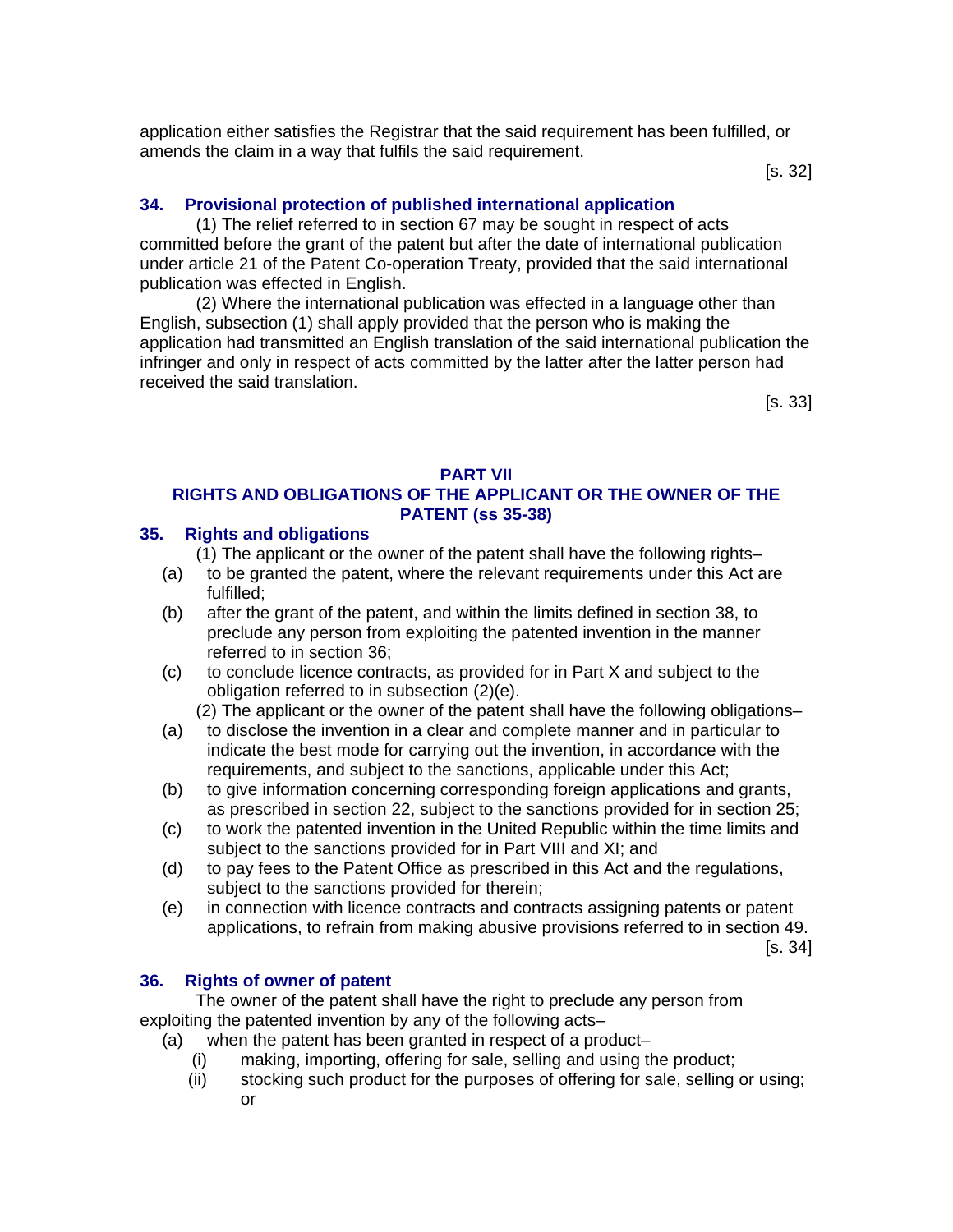- (b) when the patent has been granted in respect of a process–
	- (i) using the process; or
	- (ii) doing any of the acts referred to in paragraph (a) of this section, in respect of a product obtained directly by means of the process.

[s. 35]

#### **37. Scope of protection**

The scope of the protection under the patent shall be determined by the terms of the claims; nevertheless, the description and the drawing included in the patent may be used to interpret the claims.

[s. 36]

**38. Limitation of rights** (1) The rights under the patent shall extend only to acts done for industrial or commercial purposes and in particular not to acts done for scientific research.

(2) The rights under the patent shall not extend to acts in respect of articles which have been put on the market in the United Republic by the owner of the patent or with his express consent.

(3) The rights under the patent shall not extend to the use of articles on aircraft, land vehicles or vessels of other countries which temporarily or accidentally enter the United Republic.

(4) The rights under the patent shall be limited by the provisions on the patent term contained in Part VIII.

(5) The rights under the patent shall be limited by the provisions on compulsory licences for reasons of public interest or based on interdependence of patents contained in Part XI and by the provisions on Government exploitation of patented inventions contained in Part XIII.

[s. 37]

## **PART VIII**

## **TERM OF PATENT AND ANNUAL FEES (ss 39-40)**

**39. Term of patent and extension** (1) Subject to subsections (2), (3), (4), (5) and (6), a patent shall expire at the end of the tenth year after the date of the filing of the application.

(2) Notwithstanding subsection (1) on the request of the owner of the patent, or of a licensee, made not more than twelve months and not less than one month before the expiration of the patent under subsection (1), and no payment of a prescribed fee, the Registrar shall extend the term of that patent for a period of five years, provided that the said owner or licensee proves, to the satisfaction of the Registrar, either–

- (a) that the invention which is the subject of the said patent is being worked in the United Republic at the date of the request; or
- (b) that there are legitimate reasons for failing so to work the invention.

(3) The request of the owner of the patent, or of a licensee, made not more than twelve months and not less than one month before the expiration of the patent under paragraph (a), and on payment of a prescribed fee the Registrar shall, subject to the provision of that paragraph, extend the duration of the said patent for a further period of five years.

(4) If the Registrar does not reject the request referred to in subsections (2) and (3) within six months after its receipt, he shall be deemed to have extended the term of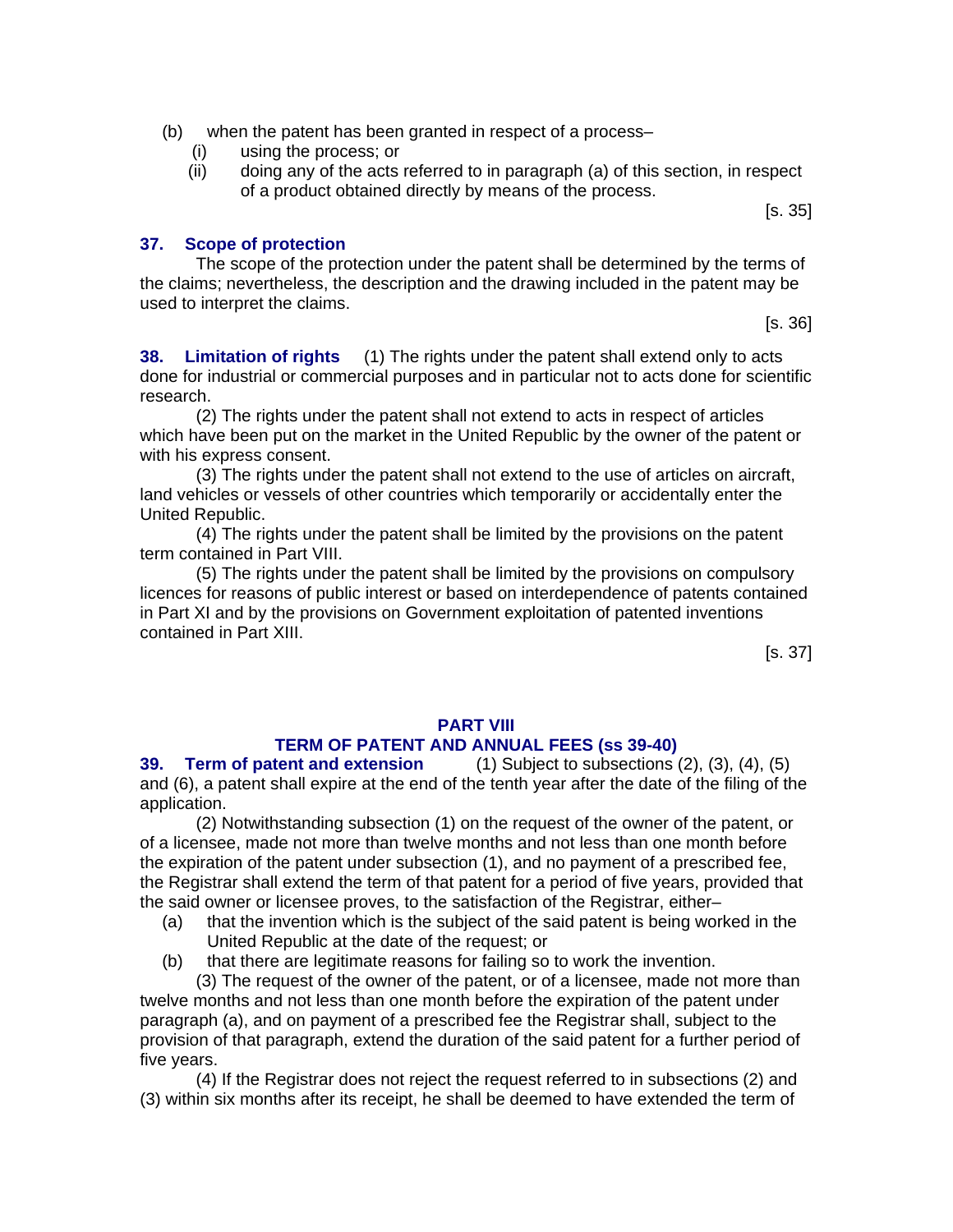the patent as requested.

(5) A patented invention is worked if the patented product is effectively made; or if the patented process is effectively used in the United Republic on a scale which is reasonable in the circumstances and importation shall not constitute working.

(6) The owner of the patent or a licensee may appeal to the court against any refusal to extend the term of the patent under subsection (2) or (3).

[s. 38]

## **40. Annual fees**

(1) In order to maintain the application or the patent, an annual fee shall be paid in advance to the Registrar starting with the second year after the date of the filing of the application.

(2) A period of grace of six months shall be granted for the payment of the annual fee upon payment of a surcharge whose amount shall be fixed by the regulations.

(3) Subject to section 32(3), if an annual fee is not paid in accordance with this section, the application shall be deemed to have been withdrawn or the patent shall lapse. The said lapse of the patent shall forthwith be published by the Registrar.

(4) Within twelve months from the expiration of the period of grace referred to in subsection (2), any interested person may, upon payment of the prescribed fee, request the Registrar to restore an application that is deemed to have been withdrawn or a patent that has lapsed by virtue of subsection (3).

(5) If the Registrar is satisfied that the failure to pay the annual fee concerned was unintentional and all annual fees due have been paid, he shall make an order restoring the application or the patent, as the case may be.

(6) Any interested person may appeal to the court against the decision of the Registrar granting or refusing to grant a request for restoration.

(7) Where a patent is restored under subsections (4), (5) and (6), no proceedings shall be brought by virtue of the said patent–

- (a) with respect to any acts performed after the lapse of the patent and before the date of the order for restoration;
- (b) with respect to any acts performed after the date of the order for restoration in relation to articles imported into the United Republic, or manufactured therein, after the lapse of the patent and before the date of the order for restoration.

[s. 39]

#### **PART IX**

## **CHANGE IN THE OWNERSHIP AND JOINT OWNERSHIP OF APPLICATIONS AND PATENTS (ss 41-42)**

**41. Change in ownership of applications and patents** (1) No contracts assigning applications or patents shall be valid unless they are in writing and signed by the parties thereto.

(2) Sections 48 to 52 shall apply *mutatis mutandis* to contracts assigning applications or patents.

(3) Any change in the ownership of an application or a patent shall be recorded in the Patent Register in accordance with the Regulations, and on payment of a prescribed fee and until such change has been recorded, any documents evidencing the change in ownership shall not be admitted in any proceedings as evidence of the title of any person to an application or a patent, unless the court otherwise directs.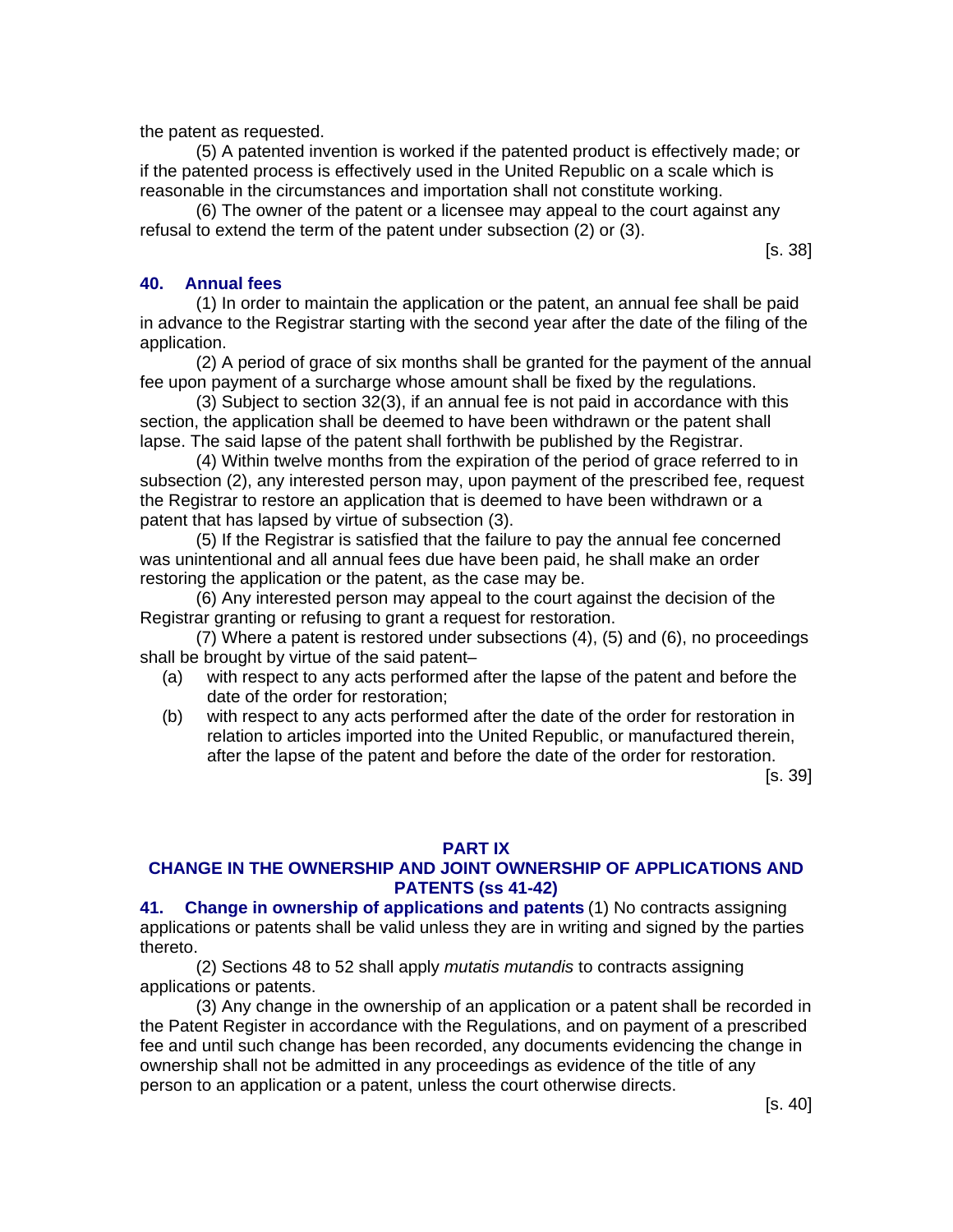#### **42. Joint ownership of applications and patents**

In the absence of any agreement to the contrary between the parties, joint owners of an application or a patent, may separately transfer their shares in the application or the patent, exploit the patented invention and preclude any person from exploiting the patented invention but may only jointly grant permission to any third person to do any of the acts referred to in section 36.

[s. 41]

#### **PART X CONTRACTUAL LICENCES (ss 43-52)**

#### **43. Interpretation**

(1) "Licence contract" means any contract by which a party grants permission to another person to do any of the acts referred to in section 36 in respect of an invention for which a patent has been granted or an application is pending.

(2) For the purposes of this Part–

- (a) "licensor" means the party to the licence contract who grants the permission;
- (b) "licensee" means the person to whom the said permission is granted;
- (c) "third person" means a person other than the licensor or the licensee;
- (d) the phrase "acts referred to in section 36" includes those acts where they relate to an application.

[s. 42]

**44. Rights of licensee** (1) In the absence of any provision to the contrary in the licence contract, the licensee shall be entitled to do in respect of the invention all the acts referred to in section 36 without limitation as to the time, in Tanzania, and through any field of use of the invention.

(2) In the absence of any provision to the contrary in the licence contract, the licensee may not grant permission to any third person to do any of the acts referred to in section 36.

 $|s. 43|$ 

#### **45. Rights of licensor to grant further licences and to use the invention**

(1) In the absence of any provision to the contrary in the licence contract, the licensor may grant permission to any third person to do, and may himself do, any of the acts referred to in section 36 and covered by the said contract.

(2) If the licence contract provides that such contract or the permission granted by it, is exclusive, and unless it is expressly provided otherwise in the licence contract, the licensor may neither grant permission to any third person to do any of the acts referred to in section 36 and covered by the said contract, nor do himself any of those acts, and the licensee shall be considered an exclusive licensee for the purposes of this Act.

[s. 44]

#### **46. Effects of non-grant or invalidation of patent**

Where, before the expiration of the licence contract–

- (a) the application is withdrawn;
- (b) the application is finally rejected;
- (c) the grant of a patent is finally refused; or
- (d) the patent is finally declared invalid,

the court may make any order that it deems reasonable under the circumstances for the repayment of the royalties, or the return of any other consideration, paid or given under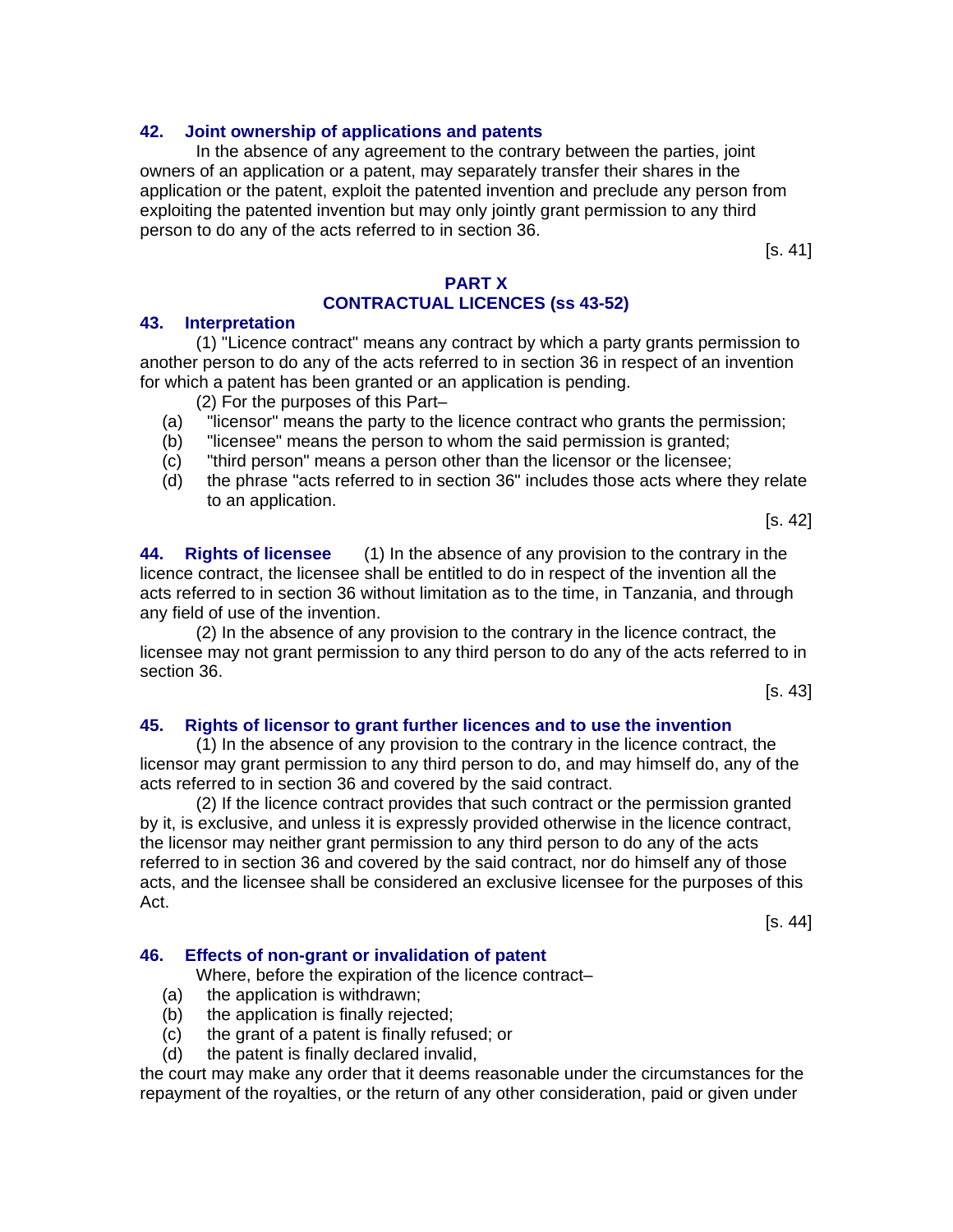the said contract, directly relating to only such application or patent.

## **47. Form of licence contracts**

#### No licence contracts shall be valid unless made in writing and signed by the parties thereto. [s. 46]

**48. Petition for registration** (1) All licence contracts, including modifications thereof, shall be submitted to the Registrar for registration in the patent register.

(2) A petition for registration may be made by any party to the contract.

(3) The petition shall be accompanied by the documents prescribed by the regulations.

(4) The petition shall be subject to the payment of a prescribed fee.

(5) The Registrar shall issue to the applicant a receipt, which shall be proof of the fact of filing the petition and of the date on which it was filed; if no receipt is issued within fourteen days from the date of the petition, the petitioner may rely on other evidence to prove the said fact and date.

(6) Where–

- (a) section 47 or subsections (2) to (4) of this section, and the rules relating thereto, have not been complied with; or
- (b) the licence contract is unregistable under section 49, the Registrar shall refuse to register the licence contract, stating the reasons for such refusal.

(7) Before he refuses to register the licence contract, the Registrar shall notify the petitioner and allow the parties to–

- (i) submit any observations;
- (ii) correct any defect in the petition;
- (iii) amend any term, or to correct any defect, in the licence contract that has been declared by the Registrar to be a term or defect precluding registration,

within forty-five days from the date of the notification referred to herein.

(8) A licence contract shall be void if the registration has been refused by the Registrar in accordance with the provisions of this Act.

[s. 47]

## **49. Prohibited terms in licence contracts**

The Registrar may, with the approval of and after consultation with other competent government authorities, refuse to register a licence contract if the effect of its terms is to–

- (a) permit or require the importation of technology from abroad when substantially similar or equivalent technology may be obtained on the same or more favourable conditions without importation from abroad;
- (b) require payment of a price, royalty or other consideration which is disproportionate to the value of the technology to which the contract relates;
- (c) require the licensee to acquire any materials from the licensor or from sources designated or approved by him, unless it is otherwise impossible, for all practical purposes, to ensure the quality of the products to be produced;
- (d) prohibit the licensee from acquiring, or to restrict his acquisition of, any materials from any source, unless it is otherwise impossible, for all practical purposes, to ensure the quality of the products to be produced;
- (e) prohibit the licensee from using, or to restrict his use of, any materials which are not supplied by the licensor or by sources designated or approved by him,

 $[s. 45]$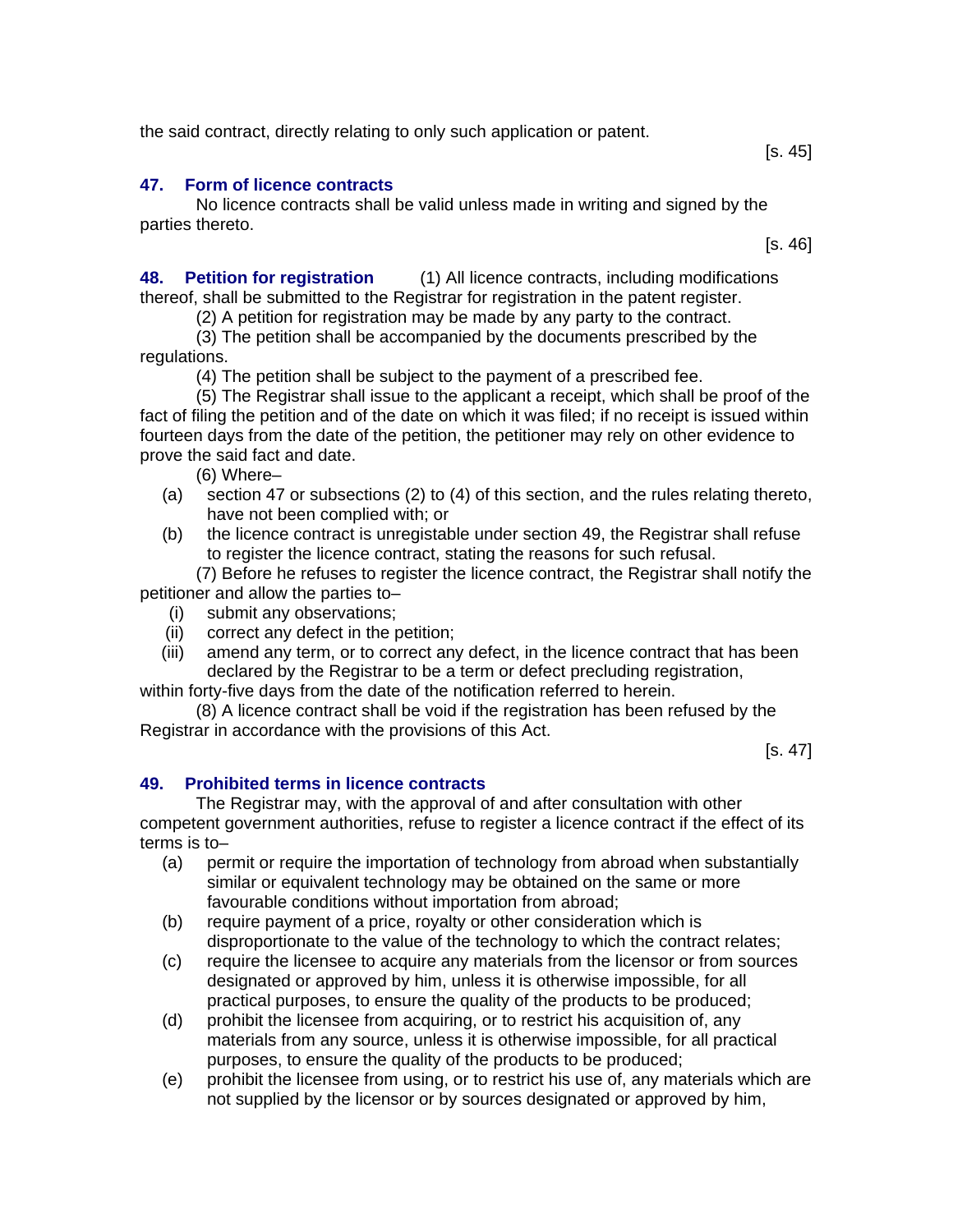unless it is otherwise impossible, for all practical purposes, to ensure the quality of the products to be produced;

- (f) require the licensee to sell products produced by him under the contract exclusively or principally to persons designated by the licensor;
- (g) require the licensee to make available to the licensor without appropriate consideration any improvements made by the licensee with respect to the technology to which the contract relates;
- (h) limit the volume of the products produced by the licensee with the help of the technology to which the contract relates;
- (i) prohibit or restrict the export of the products produced by the licensee;
- (j) require the licensee to employ on a permanent basis persons designated by the licensor;
- (k) impose restrictions on research or technological development carried out by the licensee;
- (l) prohibit or restrict the use by the licensee of any technology other than the technology to which the contract relates;
- (m) extend the coverage of the contract to technology not required for the use of the technology which is the main subject of the contract and to require consideration for such additional technology;
- (n) fix prices for the sale or resale of the products produced by the licensee with the help of the technology to which the contract relates;
- (o) exempt the licensor from any liability consequent upon any defect inherent in the technology to which the contract relates or to restrict such liability;
- (p) prohibit or restrict the use by the licensee, after the expiration of the contract, of the technology acquired as a result of the contract, subject to any right of the licensor under the patent;
- (q) require the disputes arising from the interpretation or performance of the contract to be governed by a law other than the law of the United Republic or that such dispute to be brought before courts located in the United Republic other than the country; or
- (r) establish the duration of the contract for a period which is unreasonably long in relation to the economic function of the contract, provided that any period which does not exceed the duration of the patent to which the contract relates shall not be regarded as unreasonably long.

[s. 48]

**50. Registration of contract, certificate** (1) When the Registrar finds that the contract may be registered, he shall register the contract and issue a certificate of registration to the petitioner.

(2) If the Registrar fails–

- (a) to notify the petitioner of defects precluding petition or of term or defects in the registration of the licence contract, within ninety days from the date of the petition; or
- (b) to notify the petitioner of his decision to refuse to register the licence contract, within ninety days from the date of the notification referred to in paragraph (a),

the licence contract shall be deemed to have been registered and the Registrar shall issue a certificate of registration to the petitioner. If no such certificate is issued within fourteen days from the expiration of the ninety days period, the petitioner may rely on other evidence.

- (3) The registration shall take effect–
- (a) if the petition was made within sixty days from the conclusion of the contract, on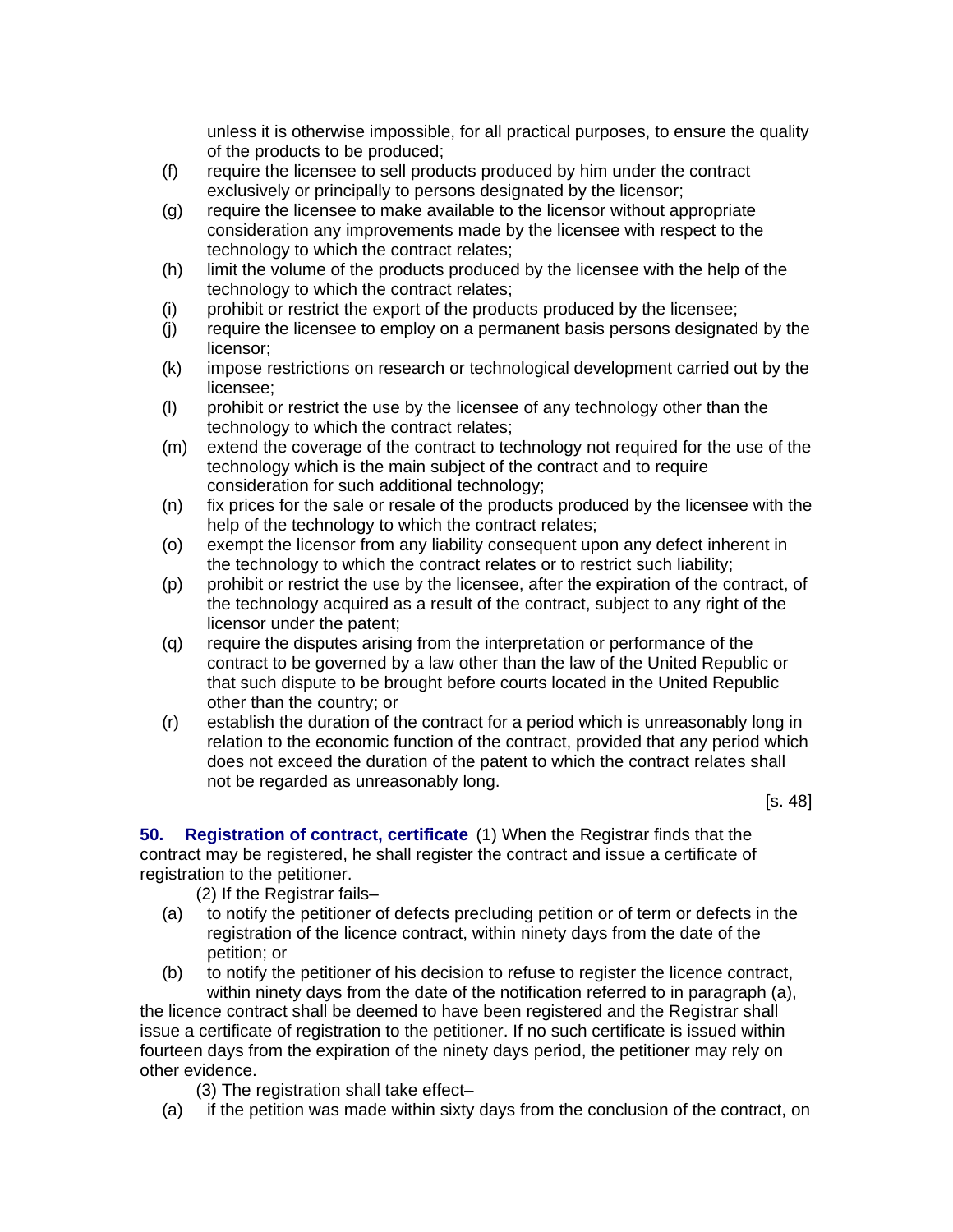the date of the conclusion of the contract; or

(b) in all other cases, on the date of the petition.

(4) Where the petition is corrected or the licence contract is amended under section 48(7), the petition shall, for the purposes of this subsection, be deemed to have been made on the date when such correction or amendment was made.

(5) The registration and the certificate shall state–

- (a) the names of the parties to the contract, and of the licensee if he is not a party;
- (b) the date of the registration;
- (c) the date of the petition; and
- (d) the registration number,

all of which shall be published in the *Gazette.* 

## **51. Confidentiality**

The contents of the contract shall be confidential, unless both parties to the contract agree to permit access thereto by third parties and then only to the extent of the permission granted.

[s. 50]

[s. 49]

#### **52. Remedies**

An appeal against a decision of the Registrar under section 48(6) may be made to the court by the petitioner within two months of the Registrar's refusal provided that the grounds of such an appeal shall be limited to the following grounds–

- (a) that the decision for refusal contains no statement of the reasons for refusal;
- (b) that none of the reasons for refusal specified in the decision is a valid reason under this Act or was rightly applied to the petition or to the licence contract; and
- (c) that the procedure applied by the Registrar was irregular and prejudicial to the rights of the petitioner.

[s. 51]

## **PART XI**

# **COMPULSORY LICENCES (ss 53-60)**

## **53. Compulsory licence for non-working and similar reasons**

(1) At any time after four years from the filing date of an application or three years from the grant of a patent, whichever period last expires, any person may, in proceedings instituted by him against him by the said owner, request the court for the grant of a compulsory licence on any of the following grounds that is to say–

- (a) that the patented invention, being capable of being worked in the United Republic has not been so worked;
- (b) that the existing degree of working of the patented invention in the United Republic does not meet in reasonable terms the demand for the patented product on the domestic market or for the purposes of exportation;
- (c) that the working of the patented invention in the United Republic is being hindered or prevented by the importation of the patented product; and
- (d) that, by reason of the refusal of the owner of the patent to grant licences on reasonable terms, the establishment or development of industrial or commercial activities in the United Republic, or the possibilities of exportation from the United Republic, are unfairly and substantially prejudiced.

(2) Where the patented invention is a process, the phrase "patented product" in subsection (1) means a product obtained directly by means of the process.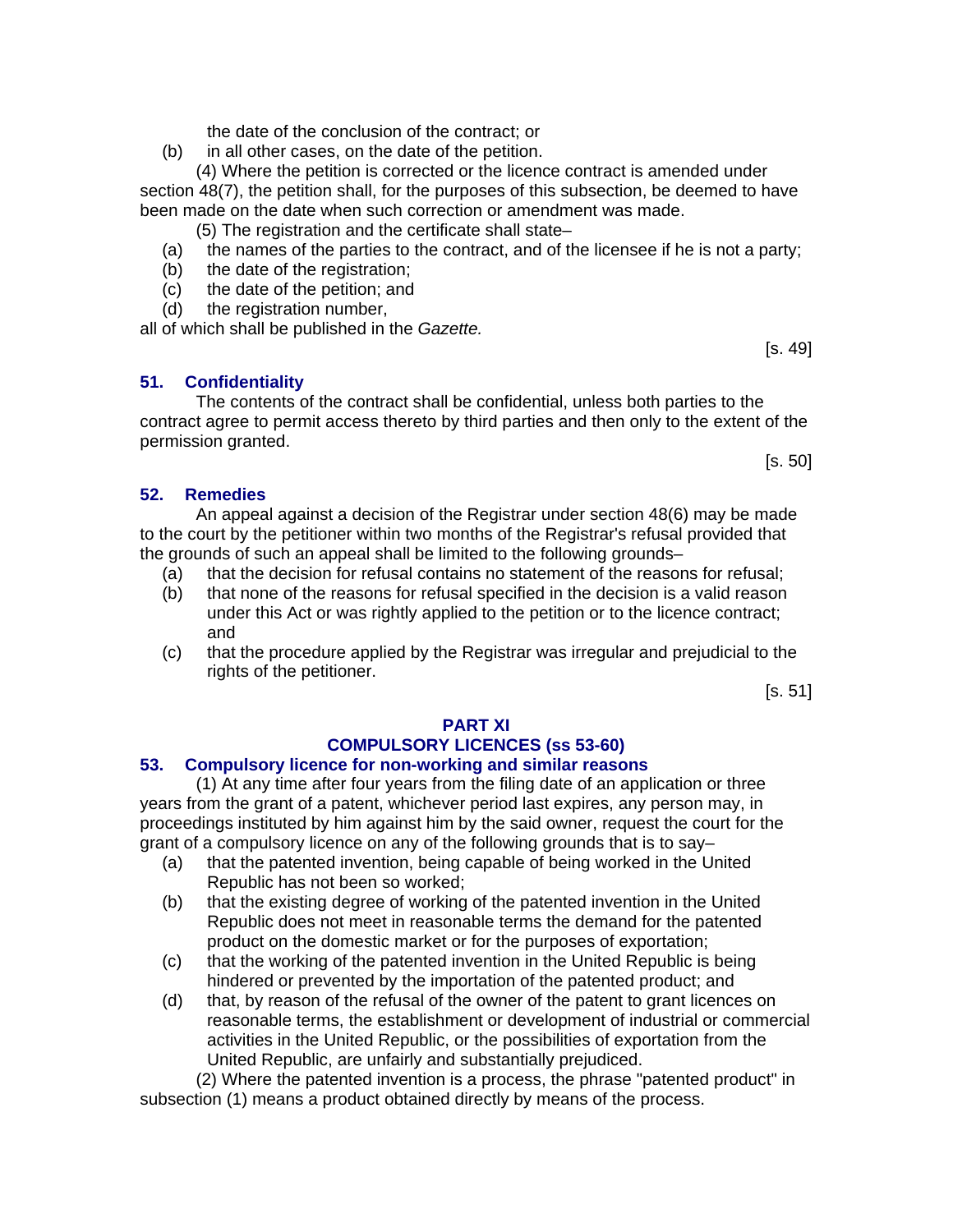(3) A compulsory licence shall not be granted in respect of a patent if the owner of the patent satisfies the court that his actions in relation to the patented invention are justifiable in the circumstances.

[s. 52]

**54. Compulsory licences for interdependence of patents** (1) Where a patented invention cannot be worked without infringing rights derived from an earlier patent the owner of the later patent may, in proceedings instituted by him against the owner of the earlier patent or in proceedings instituted against him by the latter owner, request the court at any time for the grant of a compulsory licence with respect to the earlier patent to the extent necessary for the working of his invention if the invention–

- (a) serves industrial purposes different from those served by the invention which is the subject of the earlier patent; or
- (b) constitutes substantial technical progress in relation to that last mentioned invention.

(2) If the two inventions mentioned in subsection (1) serve the same industrial purposes, a compulsory licence may be granted under that subsection only on condition that a compulsory licence shall also be granted in respect of the later patent to the owner of the earlier patent if he so requests.

(3) In this section, "earlier patent" means a patent granted on an earlier application or benefiting from an earlier validly claimed priority date, and "later patent" shall be construed accordingly.

[s. 53]

**55. Compulsory licences for products and processes of vital importance** (1) The Minister may, by order published in the *Gazette,* direct that, for a patented invention concerning a certain kind of product, or a process for the manufacture of such a product, declared in the order to be of vital importance for the defence or for the economy or for public health, a compulsory licence may be granted.

(2) A compulsory licence with respect to any product or process specified in the order referred to in subsection (1) may be requested at any time after the grant of the relevant patent, in court proceedings instituted against or by the owner of the said patent.

[s. 54]

#### **56. Preconditions to grant of compulsory licences**

A compulsory licence shall not be granted unless the person requesting such licence–

- (a) satisfies the court that he has asked the owner of the patent for a contractual licence but has been unable to obtain such a licence on reasonable terms and within a reasonable time, and
- (b) offers guarantees satisfactory to the court to work the relevant invention sufficiently to remedy the deficiencies or to satisfy the requirements, which gave rise to his request.

[s. 55]

#### **57. Grant and terms of compulsory licences**

(1) In considering a request for a compulsory licence, the court shall first decide whether a compulsory licence may be granted and shall then, if it decides in favour of the grant and taking into account any terms agreed by the parties, proceed to fix the terms, which shall be deemed to constitute a valid contract between the parties and shall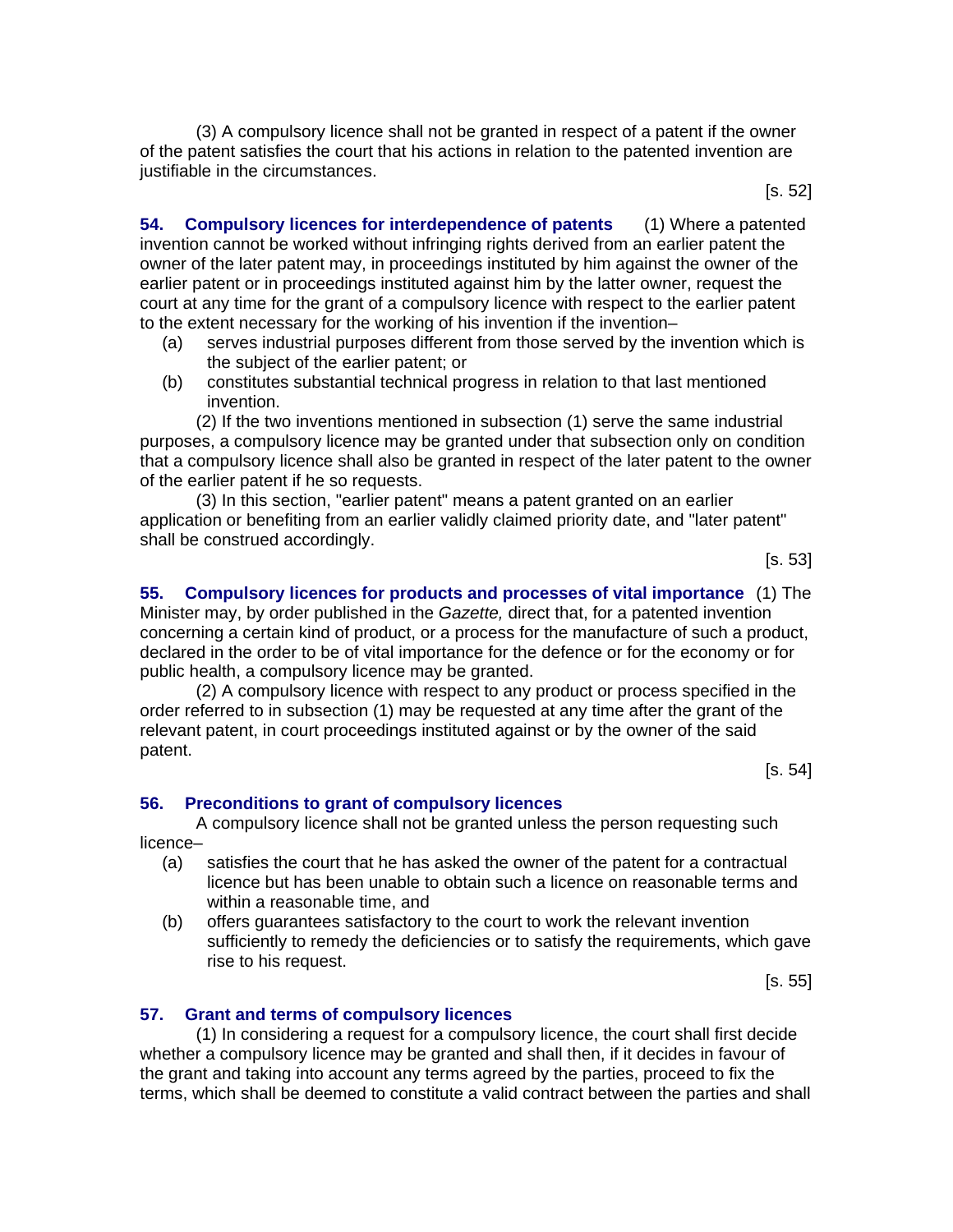be governed by the provisions of Part X.

(2) In fixing the terms under subsection (1), the court shall ensure that the compulsory licence–

- (a) entitles the licensee to do any act which is mentioned in section 36, except that this shall not apply to importation unless a request was made under section 55;
- (b) does not entitle the licensee to grant further licences, without the consent of the owner of the patent;
- (c) is non-exclusive; and
- (d) provides for the payment to the owner of the patent of remuneration which is equitable with due regard to all the circumstances of the case.

(3) A representative of the Registrar shall have the right to appear and be heard at the hearing of an application for a compulsory licence.

[s. 56]

**58. Transfer of compulsory licences** A compulsory licence may be transferred only with the industrial or commercial undertaking in which the relevant invention is used, and no such transfer shall be valid until the consent of the court has been obtained.

[s. 57]

**59. Cancellation of compulsory licences and variation of terms** (1) On the application of the owner of the patent, the court may cancel a compulsory licence if– (a) the licensee fails to comply with the terms of the licence;

(b) the conditions which justified the grant of the licence have ceased to exist, so however that in the latter case a reasonable time shall be given to the licensee to cease working the relevant invention if an immediate cessation would cause him to suffer substantial damage.

(2) On the application of the Registrar, the court shall, and on the application of the owner of the patent, the court may, cancel the compulsory licence if, within two years from the grant of the licence, the licensee has not taken the necessary steps to work the relevant invention sufficiently so as to remedy the deficiencies or to satisfy the requirements which gave rise to the owner's request for the said licence.

(3) On the application of the owner of the patent or the licensee, the court may vary the terms of a compulsory licence if new facts justify the variation, and in particular and without prejudice to the generality of the foregoing if the patentee has granted contractual licences on more favourable terms.

[s. 58]

#### **60. Registration of grants, cancellation or variation**

Where the court grants, cancels or varies the terms of a compulsory licence, the court shall inform the Registrar, who shall register without fee in the register the grant, cancellation or variation of the compulsory licence.

[s. 59]

#### **PART XII LICENCES OF RIGHT (s 61)**

#### **61. Licences of right**

(1) The owner of a patent may request the Registrar to make an entry in the register to the effect that licences under the patent are to be available as of right.

(2) The request shall be notified by the Registrar to the licensees under the patent.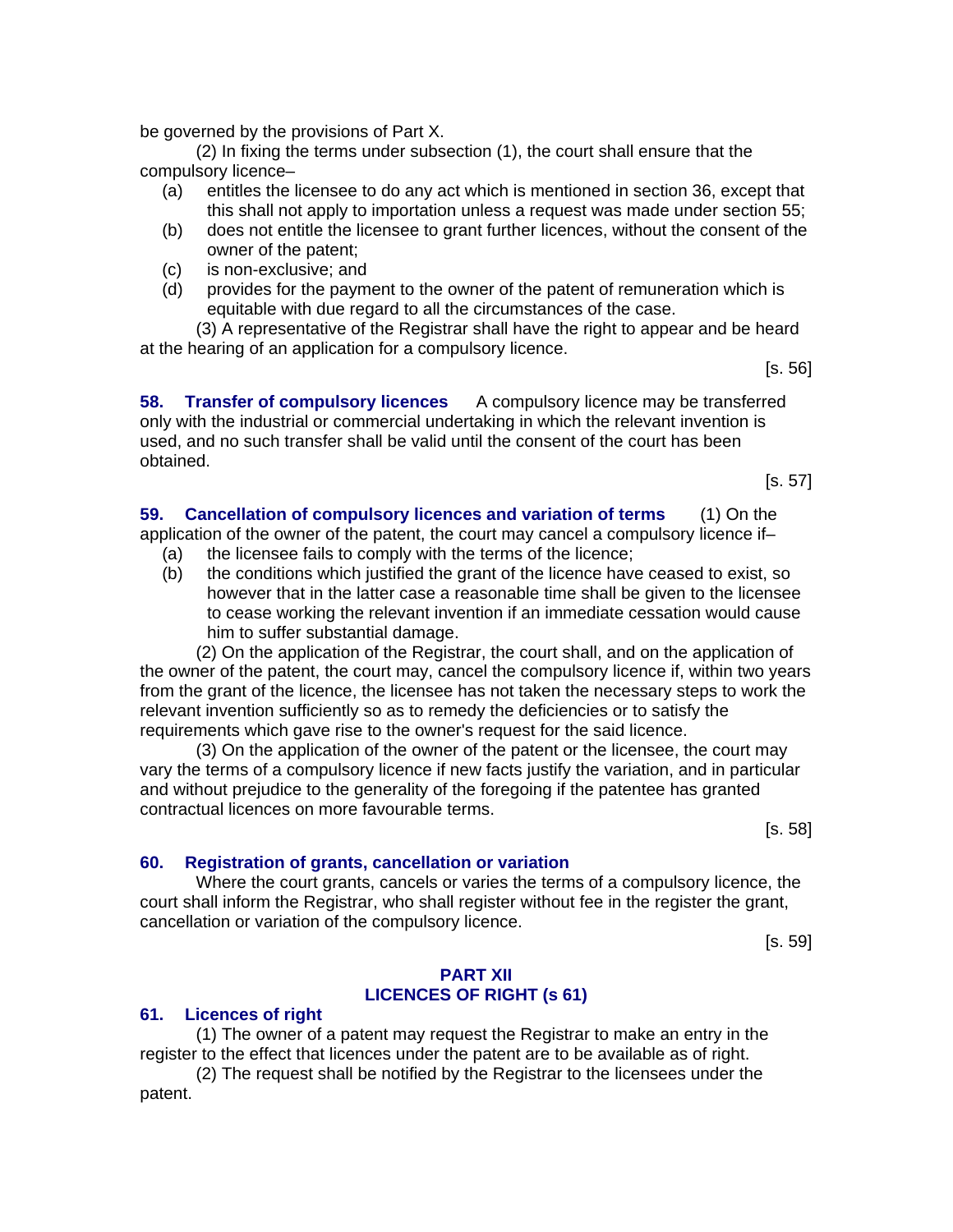(3) Any licensee may, within the prescribed time limit, object to the entry requested, on the ground that the owner of the patent is, by the relevant licence contract, precluded from granting further licences.

(4) Where the Registrar receives no objection under subsection (3) or considers all objections made to be unfounded, he shall make the requested entry in the register and shall publish the entry, in the Patents Journal.

(5) While a patent is the subject of an entry under this section, any person may require the owner of the patent to grant to that person a non-exclusive licence under the patent on terms which, in the absence of agreement between the parties, shall be fixed by the court.

(6) The amount of the annual fees with respect to a patent which is the subject of an entry under this section, falling due after the date of the entry, shall be reduced by half.

(7) The owner of the patent may at any time request the Registrar to cancel an entry under this section, and the Registrar shall cancel the entry after payment of the balance of all annual fees which would have been payable if no entry had been made provided that the Registrar shall publish the cancellation of entries under this section.

(8) Subsection (3) of section 59 shall apply *mutatis mutandis* where the terms of a licence granted under subsection (5) have been fixed by the court.

(9) Licences granted under subsection (5) are contractual licences within the scope of Part X.

[s. 60]

#### **PART XIII**

#### **EXPLOITATION OF PATENTED INVENTION BY OR THROUGH GOVERNMENT (s 62)**

**62. Exploitation of patented invention by or through Government** (1) Where a vital public interest (in particular, national security, health or the development of vital sectors of the public economy) requires that one or more acts referred to in section 36 be performed with respect to a patented invention, the Minister may decide that the patented invention shall, even in the absence of the authorisation of the owner of the patent, be exploited by a government agency or by a third person designated by the Minister subject to the payment of a remuneration to the owner of the patent.

(2) The Minister shall take his decision in accordance with subsection (1) after consultation with the Registrar and after a hearing to which the patent owner and any licensee shall be invited.

(3) Once the decision of the Minister has been taken, the Registrar shall fix the amount of the remuneration to be paid to the owner of the patent, such remuneration being equitable with due regard to all the circumstances of the case.

(4) The owner of the patent may appeal to the court against the decision of the Registrar fixing the amount of remuneration referred to in subsection (3) but such appeal shall not suspend the effects of the decision referred to in subsection (1).

[s. 61]

# **PART XIV SURRENDER, INVALIDATION AND REVOCATION (ss 63-65)**

**63. Surrender of patents** (1) A patent may be surrendered by its owner. (2) The surrender of a patent may be limited to one or more claims.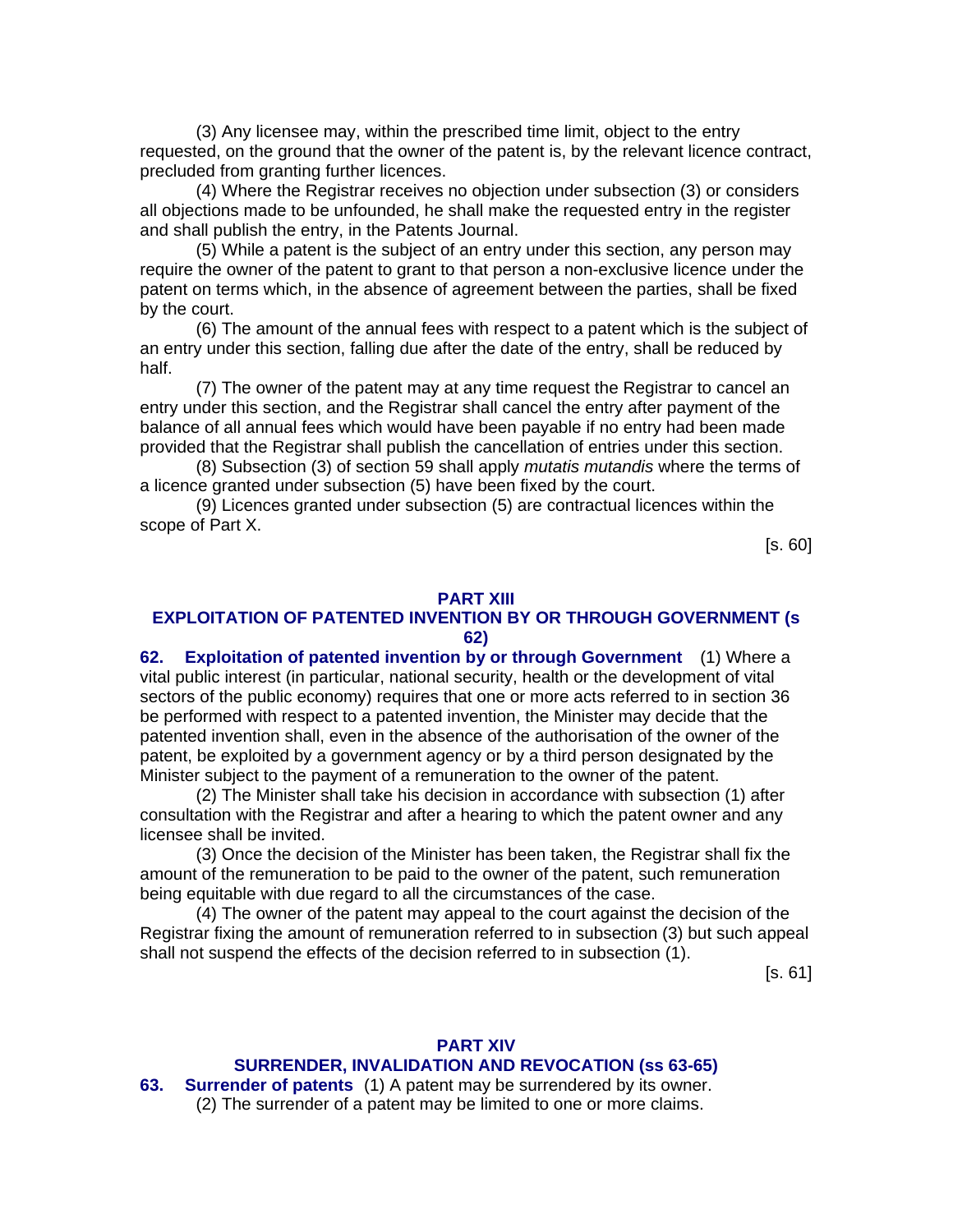(3) If a licence has been recorded in the register, the surrender of the patent shall only be registered upon the submission of a declaration by which the licensee consents to the surrender, unless the latter has expressly waived this right in the licence contract.

[s. 62]

#### **64. Invalidation of patent**

(1) Any interested person, may, in proceedings instituted by him against the owner of a patent or in proceedings instituted against him by the said owner, request the court to invalidate the patent.

(2) The court shall invalidate the patent on any of the following grounds–

- (a) that the claimed invention is not patentable within the meaning of sections 7, 8, 9, 10 and 11;
- (b) that the claimed invention is not excluded from protection under sections 12 and 13;
- (c) that the description and the claims comply with the requirements prescribed by sections 18(6) and (7) and the rules pertaining thereto;
- (d) that the person to whom the patent was granted, had no right to the patent:

Provided that the patent has not been assigned to the person who has the right to the patent.

(3) Where the provisions of subsection (2) apply only to some of the claims or some parts of a claim, such claims or parts of a claim shall be invalidated by the court.

(4) The court may require the owner of the patent to submit to it for the purpose of examination publications and other documents showing the prior art which has been referred to either in connection with an application for a patent or other title of protection filed, for the same or essentially the same invention, by the owner or the patent, with any other national or regional industrial property office, or in connection with any proceedings relating to the patent or other title of protection granted upon such application.

(5) Notice of the request referred to in subsection (1) shall be served on any licensees under the patent, who shall be entitled to join in the proceedings in the absence of any provision to the contrary in the licence contract.

(6) Where, before or during the proceedings, it is alleged, or it appears to the court, that the right to the patent belongs to a person who is not a party to the proceedings, notice of the request referred to in subsection (1) shall be served on that person, who shall be entitled to join the proceedings.

[s. 63]

#### **65. Effects of invalidation**

(1) Any invalidated patent, or claim or part of a claim shall be regarded as null and void from the date of the grant of the patent.

(2) As soon as the decision of the court is no longer subject to appeal, the court shall inform the Registrar, who shall register it in the patent register and publish it as soon as possible.

[s. 64]

#### **PART XV INFRINGEMENT (ss 66-72)**

#### **66. Acts constituting infringement**

Subject to sections 38, 38, 55 and 57, any act specified in section 36 and performed by a person other than the owner of the patent and without the authorisation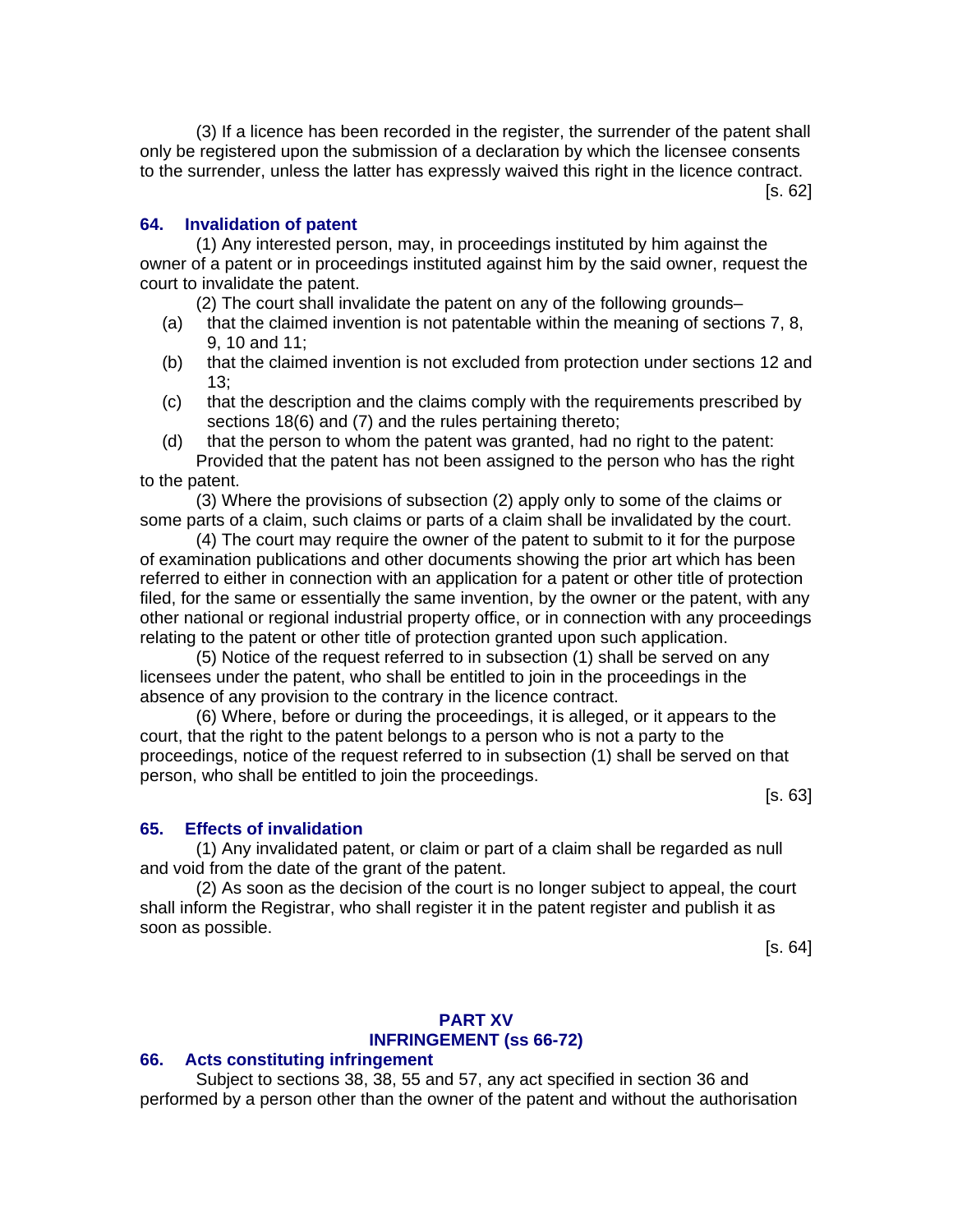of the owner of the patent, in relation to a product or a process falling within the scope of a validly granted patent, shall constitute an infringement of the patent.

[s. 65]

## **67. Relief**

On the request of the owner of the patent, the court shall grant the following relief–

- (a) an injunction to prevent infringement where infringement is imminent, or to prohibit the continuation of the infringement, once infringement has started;
- (b) damages; and
- (c) any other remedy provided for in the civil law.

[s. 66]

## **68. Declaration of non-infringement**

(1) Subject to subsection (2) of this section, any person showing a legitimate interest may request the court to declare that the performance of any specific act does not infringe the patent and the owner of the patent and any licensee under the patent shall have the right to be defendant in the proceedings.

(2) No declaration under subsection (1) shall be made–

- (a) if the acts to which the request relates are already the subject of infringement proceedings; or
- (b) if the person making the request is unable to prove that he has previously demanded from the owner of the patent a written acknowledgement of the lawfulness of the acts referred to and that the owner of the patent has refused such demand or has failed to reply within a reasonable time.

[s. 67]

## **69. Threat of infringement proceedings**

(1) Any person threatened with infringement proceedings who can prove that the acts performed or to be performed by him do not constitute infringement or the patent may request the court to grant an injunction to prohibit such threats and to award damages for financial loss resulting from the threats.

(2) The mere notification of the existence of a patent shall not constitute threat within the meaning of subsection (1).

[s. 68]

**70. Criminal proceedings** (1) Any person who intentionally infringes a patent shall be guilty of an offence and shall, on conviction be liable to a fine not exceeding five hundred thousand shillings or to a term of imprisonment of five years or to both that fine and imprisonment and forfeiture of the goods made through that patent.

(2) In the event of recidivism, the maximum penalties shall be doubled.

(3) Recidivism shall be deemed to have occurred within the preceding five years, the offender has been convicted of infringement of a patent.

[s. 69]

## **71. Presumption of use of patented process**

If a patent relates to a process for the manufacture of a product showing novel features, such a product shall, in the absence of proof to the contrary, be presumed to have been manufactured by that process.

[s. 70]

#### **72. Legal proceedings by licensee**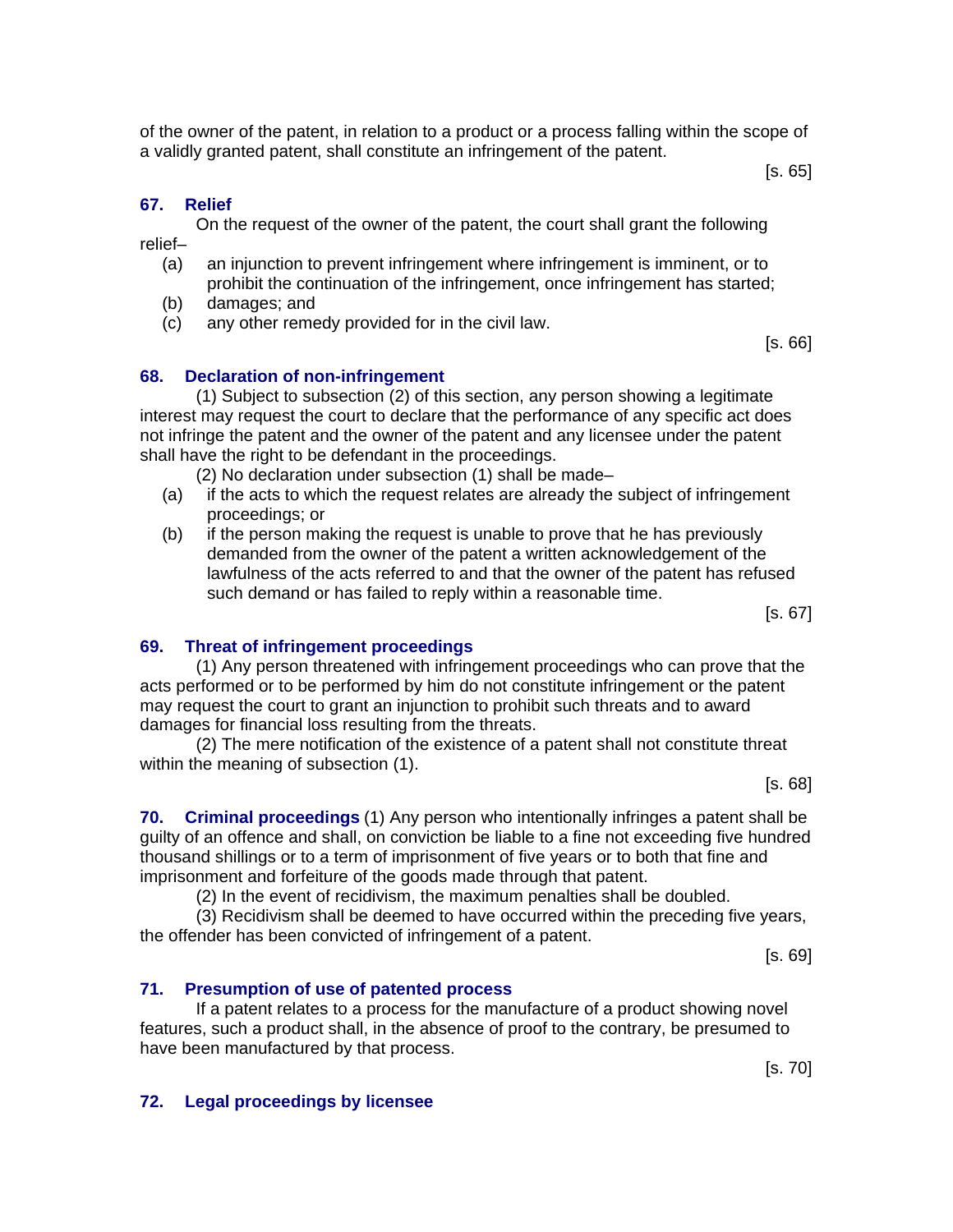(1) Any exclusive licensee within the meaning of section 45(2) may, by registered letter, request the owner of the patent to institute legal proceedings for a specified relief with request to any infringement specified by the licensee.

(2) The licensee may, if the owner of the patent refuses or fails to institute the said proceedings within three months from the request, after giving notice to the owner of the patent, institute such proceedings in his own name; the owner of the patent may join in the proceedings and the licensee may also join the owner in the proceedings.

(3) Even before the end of the three month period referred to in subsection (2), the court may, on the request of the licensee, grant an appropriate injunction to prevent infringement or to prohibit its continuation, where the licensee shows that immediate action is necessary to avoid substantial damage.

[s. 71]

# **PART XVI UTILITY CERTIFICATES (ss 73-75)**

## **73. Applicability of provisions relating to patents**

(1) Subject to section 74, the provisions of Parts I to XV and XVII shall apply, *mutatis mutandis,* to utility certificates or applications as the case may be.

- (2) Where–
- (i) the right to a patent conflicts with the right to a utility certificate in the case referred to in section 14(3);
- (ii) a patent and a utility certificate are interdependent within the meaning of section 54; or
- (iii) recidivism is alleged having regard to section 70,

the said provisions shall apply as if the word "patent", wherever it occurs, were replaced by the words "patent or utility certificate".

[s. 72]

## **74. Special provisions relating to utility certificates**

(1) An invention is eligible for a utility certificate if it is new and industrially applicable.

(2) Sections 8 and 10 shall not apply in the case of inventions for which utility certificates are requested.

(3) Section 27 shall not apply in the case of applications for utility certificates.

(4) Utility certificates shall be registered in a separate part of the register.

(5) A utility certificate shall expire, without any possibility of renewal at the end of the seventh year after the date of the filing of the application.

(6) Section 39(1), (2) and (6) shall not apply in the case of utility certificates.

(7) In proceedings under section 64, the court shall invalidate the utility certificate on any of the following grounds–

- (a) that the claimed invention was not eligible for a utility certificate, having regard to subsection (1) of this section and to sections 9 and 11 to 13;
- (b) that the description and the claims do not comply with the requirements prescribed by section 18(6) and (7) and the rules pertaining thereto;
- (c) that any drawing which is necessary for the understanding of the invention has not been furnished;
- (d) that the person to whom the utility certificate was granted had no right to the utility certificate, provided that the utility certificate has not been assigned to the person who has the right to the utility certificate.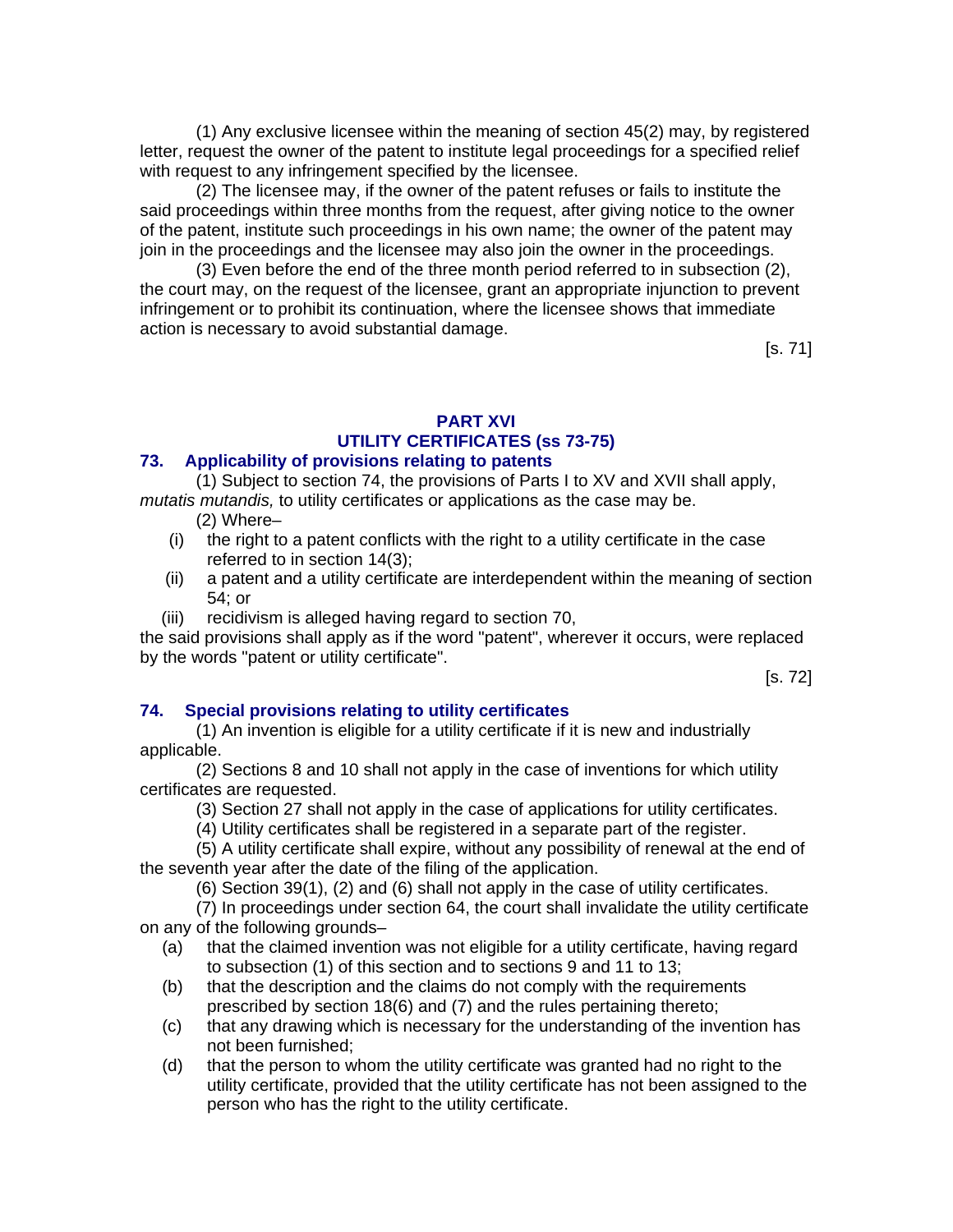(8) Section 64(2) shall not apply in the case of utility certificates.

(9) Section 70(2) shall not apply in the case of the infringement of the rights of the owner of the utility certificate.

[s. 73]

#### **75. Conversion of patent applications or applications for utility certificates**

(1) At any time before the grant of a patent or the notification of rejection of the application or of refusal to grant a patent, an applicant for a patent may, upon payment of the prescribed fee, convert his application into an application for a utility certificate, which shall be accorded the filing date of the initial application.

(2) At any time before the grant of a utility certificate or of the notification of rejection of the application, an applicant for a utility certificate may, upon payment of the fee prescribed, convert application into a patent application, which shall be accorded the filing date of the initial application.

(3) An application may not be converted under subsection (1) more than once.

(4) The details of the requirements of the procedure under this section shall be prescribed by the Regulations.

[s. 74]

#### **PART XVII UNITED KINGDOM DESIGNS (PROTECTION) (ss 76-78)**

#### **76. Rights in Tanzania of proprietor of design registered in United Kingdom**

Subject to the provisions of this Act, the registered proprietor of any design registered in the United Kingdom under the Patents and Designs Acts, 1907 to 1932, or any Act amending or substituted for those Acts shall enjoy in Tanzania's the like privileges and rights as though the Certificate of Registration in the United Kingdom had been issued with an extension to Tanzania.

[s. 75]

#### **77. Innocent infringer not liable for damages**

The registered proprietor of a design shall not be entitled to recover any damages in respect of any infringement of copyright in a design from any defendant who proves that at the date of the infringement he was not aware nor had any reasonable means of making himself aware of the existence of the registration of the design:

Provided that nothing in this section shall affect any proceedings for an injunction.

[s. 76]

#### **78. Grounds upon which Court may declare that rights have not been acquired in Tanzania**

The Court shall have power, upon the application of any person who alleges that his interests have been prejudicially affected, to declare upon any of the grounds upon which the United Kingdom registration might be cancelled under the law for the time being in force in the United Kingdom that exclusive privileges and rights in a design have not been acquired in Tanzania under the provisions of this Act.

Such grounds shall be deemed to include the publication of the design in Tanzania prior to the date of registration of the design in the United Kingdom.